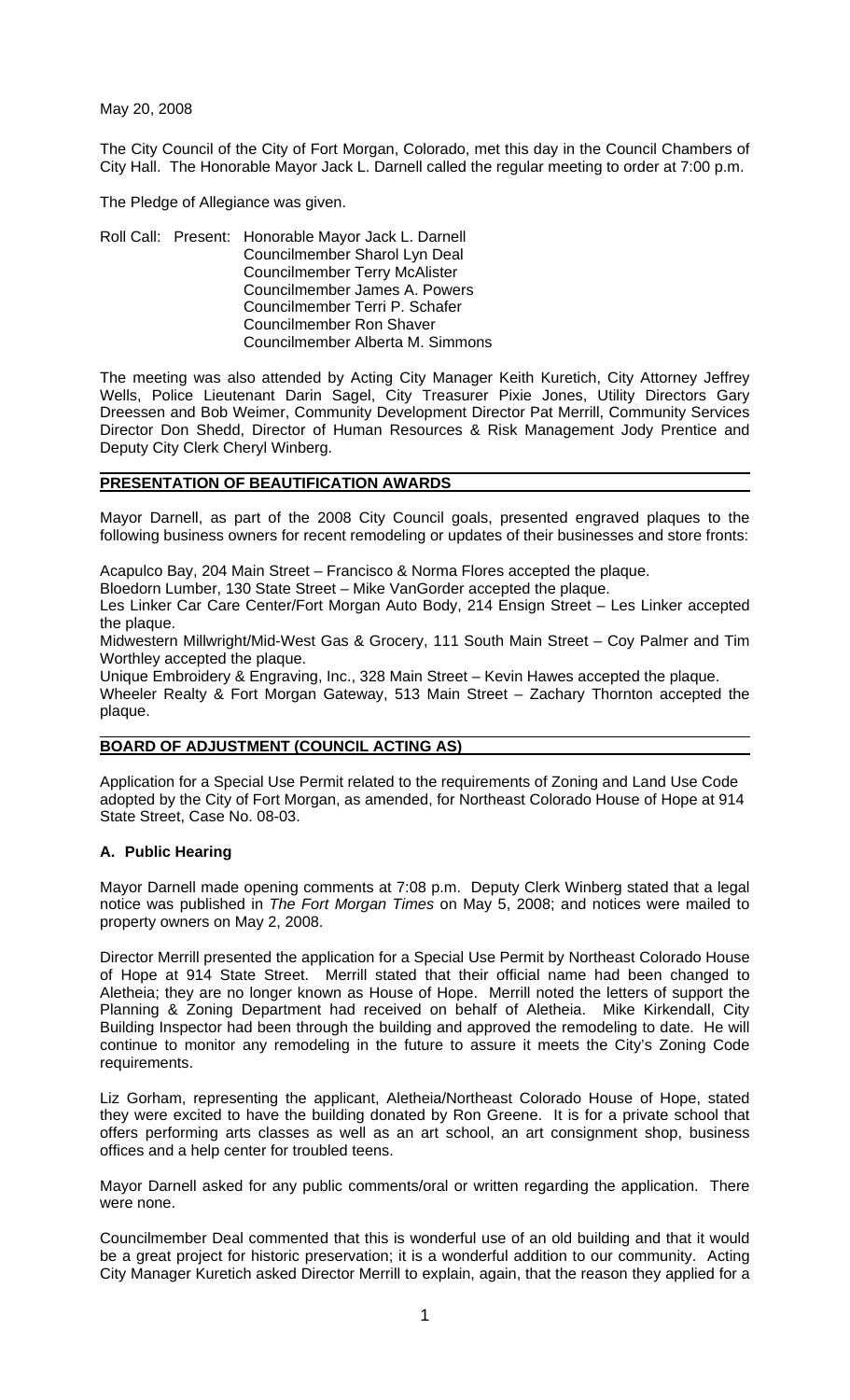special use permit is because the R-2 zoning of the structure allows public schools, but this is for a private school.

Councilmember Powers offered a motion that the public hearing regarding the Aletheia/Northeast Colorado House of Hope be closed. His motion was seconded by Councilmember Schafer and carried unanimously.

## **B. Action on the Application**

Attorney Wells stated that the recommendation by the City's Planning Commission is that the special use permit be approved.

Councilmember Shaver offered a motion to approve the application for a Special Use Permit by Aletheia/Northeast Colorado House of Hope to operate a private school, offices and small art consignment store in an R-2 District. His motion was seconded by Councilmember McAlister and carried unanimously.

#### **DISCUSS/ACTION TO ACCEPT THE BID FROM WICKHAM TRACTOR COMPANY, FORT MORGAN, FOR TWO COMMERCIAL RIDING LAWNMOWERS FOR THE CEMETERY**

Director Shedd recapped the bid process that recently took place for two commercial riding lawnmowers for the Cemetery. They received three bids. According to the City's procurement policy and a Staff oversight, they could not accept one of the bids. Staff recommends to Council that they accept the bid from Wickham Tractor Company, Fort Morgan, in the amount of \$21,560.

Councilmember Schafer commented that she does not think that the bid process was handled professionally in that Staff did not obtain one of the bids in time for it to be part of the bids being considered. She is voting against the motion and she wanted to state the reason why.

Councilmember Powers offered the following Resolution and moved for its adoption. His motion was seconded by Councilmember Simmons; said Resolution being in words, letters and figures as follows, to wit:

## **RESOLUTION**

BE IT RESOLVED BY THE COUNCIL OF THE CITY OF FORT MORGAN, COLORADO, to accept the bid submitted by Wickham Tractor of Fort Morgan, Colorado, for two commercial lawnmowers for the Cemetery, in the amount of \$21,560.

PASSED, APPROVED AND ADOPTED this  $20<sup>th</sup>$  day of May, 2008, the vote upon roll call being as follows: Ayes: Mayor Darnell; Councilmembers Deal, McAlister, Powers, Shaver and Simmons. Nays: Councilmember Schafer.

#### **LOCAL LIQUOR LICENSING AUTHORITY (COUNCIL ACTING AS)**

Deputy Clerk Winberg presented an application for a Temporary Permit of a 3.2% Beer License to Barun, Inc., dba Sherman Food Market, located at 207 S. Sherman Street. She stated that pursuant to C.R.S. 12-47-303, an applicant must request a transfer of a license to apply for a Temporary Permit within 30 days of filing of the application. The permit fee of \$100 has been paid and the applicant is present at the meeting this evening.

Attorney Wells recapped the process for a temporary permit, noting the short time period required to act on the permit.

Councilmember Powers asked the applicant if the sale of the business had been completed. The President/Applicant Barun Inc. stated for the record that yes, the sale is complete.

Councilmember Powers offered a motion to authorize a Temporary Permit of a 3.2% Beer License to Barun, Inc., dba Sherman Food Market. His motion was seconded by Councilmember Shaver and carried unanimously

#### **FIRST READING OF AN ORDINANCE ENTITLED, "AN ORDINANCE AMENDING ORDINANCE NO. 1049 ENTITLED 'ADOPTING SECTION 22A-22 DISPOSITION OF CITY-OWNED REAL PROPERTY'"**

Attorney Wells noted for Council consideration on first reading, an Ordinance which would amend Ordinance No. 1049 regarding the disposition of City-owned real property.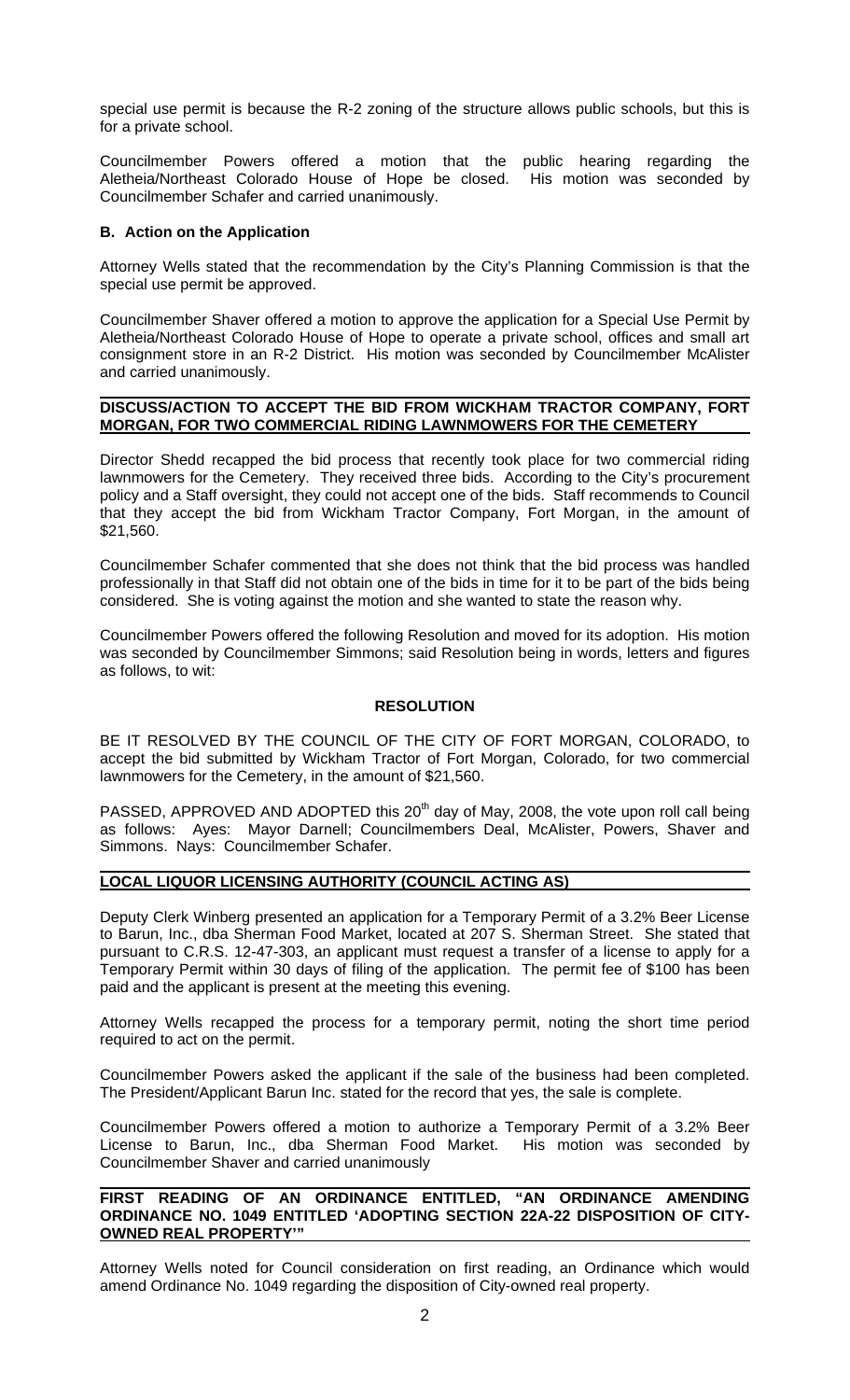Director Merrill noted that he felt the ordinance serves the intended purpose to handle the sale of surplus property that the City wants to dispose of.

Councilmember Powers asked if there is any targeted surplus property that we are looking to dispose of – not including Industrial Park, but other parcels. Director Merrill noted that they are considering some old well sites, small tracts, etc. As they surface, they will make them for sale. His experience has shown that if the parcel to be sold is located next to someone's existing property, the current property owner usually wants to pick it up as additional property.

Councilmember Powers asked Director Merrill if he visualizes any unique property issues stemming out of these types of sales. Director Merrill stated that the property owner has a 30 day window period where a notice will be provided to the public before bids are closed; he does not anticipate any problems.

Attorney Wells noted that the sale of surplus properties are similar to other real estate transactions in that others can come in to bid/outbid each other for the property. This would be beneficial in the end to the citizens.

Said Ordinance being in words, letters and figures as follows, to-wit:

# **ORDINANCE NO. \_\_\_\_\_**

## **AN ORDINANCE AMENDING ORDINANCE NO 1049 ENTITLED "ADOPTING SEC. 22A-22 DISPOSITION OF CITY-OWNED REAL PROPERTY."**

**WHEREAS**, Ordinance No. 1049 was previously adopted by City Council to provide a clear procedure of the disposition of City owned property; and,

**WHEREAS,** the procedure in the previous ordinance required clarification of the procedures related to the sale of property in the Industrial Park and for the sale of surplus property; and,

**WHEREAS**, Article IV, Sec. 16 of the *Charter of the City of Fort Morgan* (1914) provides that the Council shall have the power to sell and dispose of real and personal property; and,

**WHEREAS**, the Mayor and City Council desire to amend Ordinance 1049.

**NOW, THEREFORE, BE IT ORDAINED BY THE COUNCIL OF FORT MORGAN, COLORADO** that Sec. 22A-22 is hereby amended in entirety as follows:

# **22A-22 Disposition of City-Owned Real Property**

- 22A 22.1 Purpose.
- 22A 22.2 Objectives.
- 22A 22.3 Procedure.
- 22A 22.4 Determination of bids.
- 22A 22.5 Post-bidding procedure.
- $22A 22.6$  Awarding of bid.
- 22A 22.7 Disposition contract.
- 22A 22.8 Applicability.

## **22A – 22.1 Purpose.**

The purpose of this Section is to set forth the rules and regulations to enable the Mayor and Members of Council to establish a uniform procedure for the disposition of city-owned surplus or unused real property, including such land located in the Fort Morgan Industrial Park, to ensure that disposition of such property will be developed in the most appropriate use for the public.

## **22A – 22.2 Objectives.**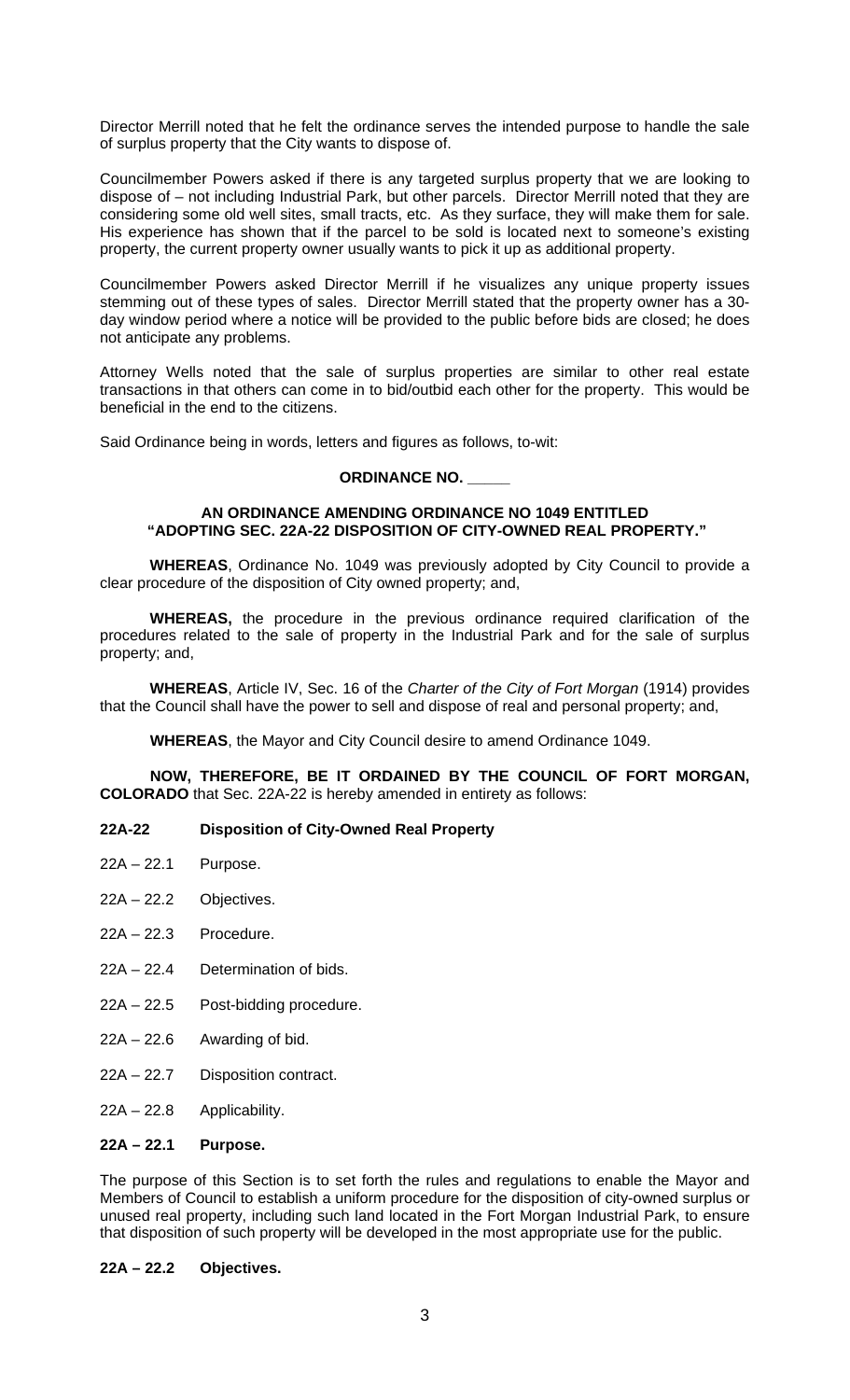The objectives of this Section are as follows:

- A. To establish a uniform procedure for the disposition and sale of city-owned real property, including land located in the Fort Morgan Industrial Park;
- B. To encourage the development and sale of real property in a manner beneficial to the residents of the City of Fort Morgan;
- C. To encourage development that will maximize the public investment in existing and future capital improvements;

# **22A – 22.3 Procedure for Surplus Property.**

The following procedure shall govern the sale of city-owned surplus or unused real property.

- A. The City Manager shall determine whether the city-owned land is surplus or unused in accordance with the *Charter* of the City of Fort Morgan and by recommendation to the City Council request the sale or disposition of such real property.
- B. The City Manager shall prepare a list of surplus property annually and recommend to Council the approval of placing the property for sale to the public for no less than the fair market value.
- C. Upon approval of the surplus property list, the City Manager shall have authority to authorize the appraisal and sale of surplus property at or above the fair market value without further approval from Council. The cost of the appraisal shall be included in the sale price at closing.
- D. The approved list shall be provided to the public and the City Manager shall consider offers on the property at any time following the appraisal. Upon receipt of an offer, the City Manager shall not accept the offer until thirty (30) days has expired and no higher offers have been received.
- E. When a final offer has been accepted by the City Manager, he shall notify the City Attorney who shall memorialize the agreement through a contract for the sale of the property. All requirements associated with the sale of surplus property shall be determined in the sale's contract and subsequent deed provided to the purchaser at closing.

# **22A – 22.4 Procedure for Industrial / Business Park Properties.**

- A. The City Council may approve the sale or disposition of such property, and direct the City Manager to publish a notice inviting sealed bids.
- B. A notice inviting bids shall be provided to the public not less than **thirty (30) days**  prior to the deadline for closing bids. Such notice shall identify the specific property to be sold, the legal description of the parcel, bid package requirements, and the minimum bid price as determined by the City Manager.
- C. The City Manager shall establish the manner in which all bids shall be submitted in response to the notice. All bids shall contain sufficient information to specifically address the items as set forth in this section.
- D. All bids made for the purchase of land under this section, shall be accompanied by a statement which includes the following:
	- I. The demonstrated financial and legal ability of the person making the bid to purchase the property including the name, and contact information of the lender or other financier for the purchase;
	- II. The significance of the positive economic impact on the City of Fort Morgan including the number of jobs (number of full-time, part-time and seasonal), average salary, benefits etc.;
	- III. The potential of the development for providing quality employment opportunities;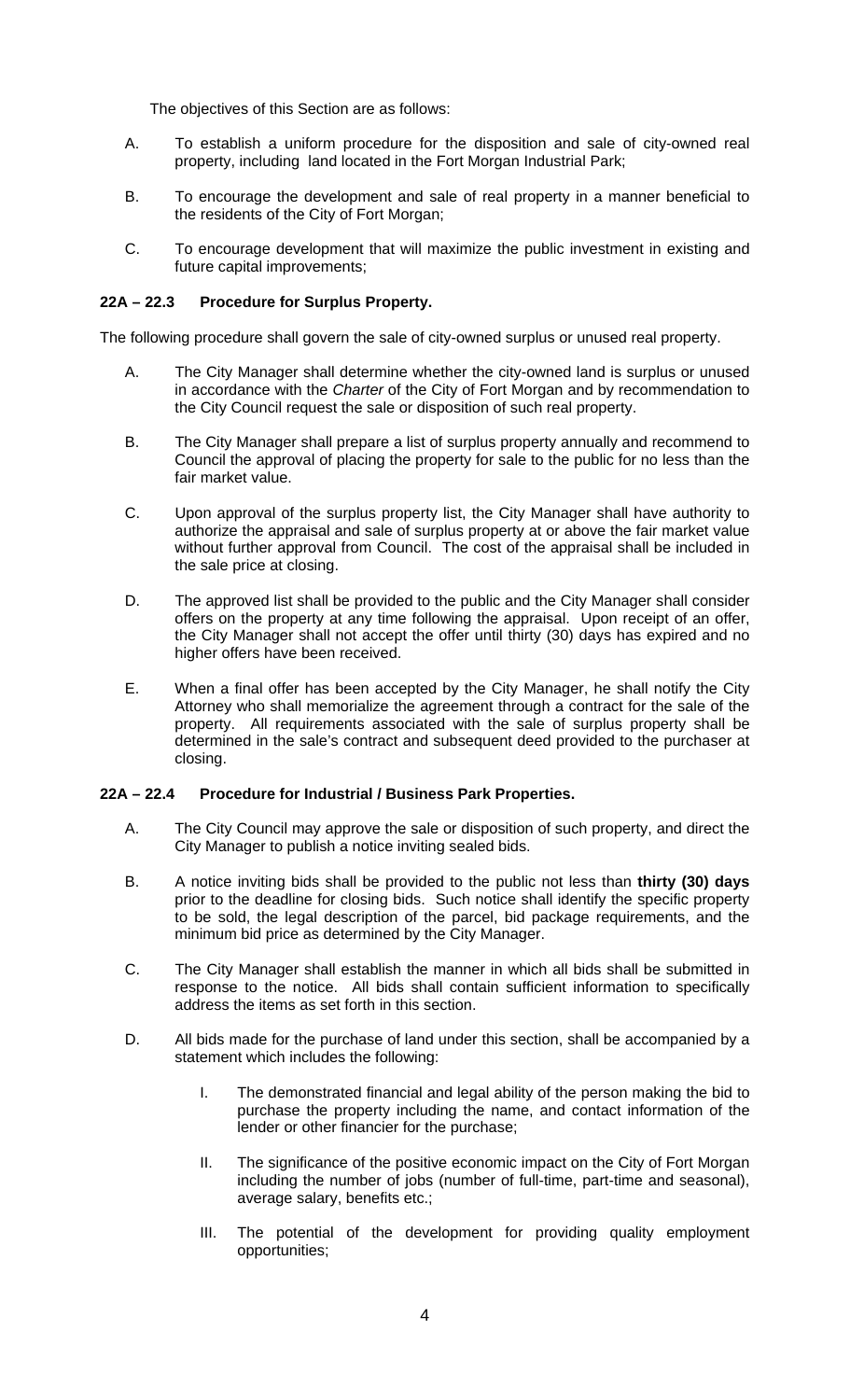- IV. The monetary value offered for the land, as well as the monetary value of the proposed development upon completion. The minimum bid for property under this section shall be the Industrial Park Rates adopted by City Council. Under no circumstances will the Industrial Park Rates limit the maximum amount that can be offered for the purchase of the property;
- V. A preliminary Site Plan for the property which shall consist of a description of all proposed uses and the type of development proposed for the property, including the preliminary design of all proposed building and structures, including a site plan of the proposed building or structures and all amenities proposed to be developed therewith;
- VI. Additional criteria the City Council may wish to consider to make its determination.
- E. No bid shall be accepted for less than the acceptable minimum bid as determined by council and full amount of the bid must accompany each bid. The City of Fort Morgan reserves the right to reject any and all bids, or to award the bid most advantageous to the City.

In the event a bidder intends to apply for economic incentives provided under City policy, that application will be considered separate from the bid.

# **22A – 22.5 Determination of bids.**

After all bids have been opened and all information reviewed and compiled, City Staff shall review all bids for completeness. The City Manager shall then present the information to the City Council within ten (10) business days of the bid opening and make recommendations to Council. The City Council shall then consider the following:

- A. The demonstrated financial and legal ability of the person making the bid to implement the proposal;
- B. The significance of the positive impact on the City of Fort Morgan;
- C. The potential of the development for providing employment opportunities;
- D. The monetary value offered for the land, as well as the monetary value of the proposed development upon completion;
- E. A preliminary development plan for the property which shall consist of a description of all proposed uses and the type of development proposed for the property, including the preliminary design of all proposed building and structures, including a site plan of the proposed building or structures and all amenities proposed to be developed therewith;
- F. Any other criteria the City Council may wish to consider to make its determination.

# **22A – 22.6 Post-bidding procedure.**

After City Council review, the City Council shall decide whether to proceed to award the sale of the property by Resolution and a disposition contract to the successful bidder pursuant to Sec. 22A – 22.5 or to reject the bid.

Should the bid originally accepted by Council be rejected for any reason, and at the recommendation of the City Manager, Council may award the bid to the second highest bidder. This process will be followed until there are no acceptable bids .

# **22A – 22.7 Awarding of bid.**

Upon selection of the successful bid to purchase property in the Industrial Park the City Council shall make an award by Resolution and proceed to sell or dispose of the property pursuant to the terms of a disposition contract. The disposition contract for the sale of the property shall contain the requirements of Section  $22A - 22.8(A)$  and such other specific requirements as determined by the City Council deemed necessary to accomplish this sale under the terms of this chapter. As a condition prior to the City's obligation to convey the property, the purchaser shall submit to the City adequate evidence that the Purchaser has the equity capital and commitment for mortgage financing necessary for the construction of the improvement to the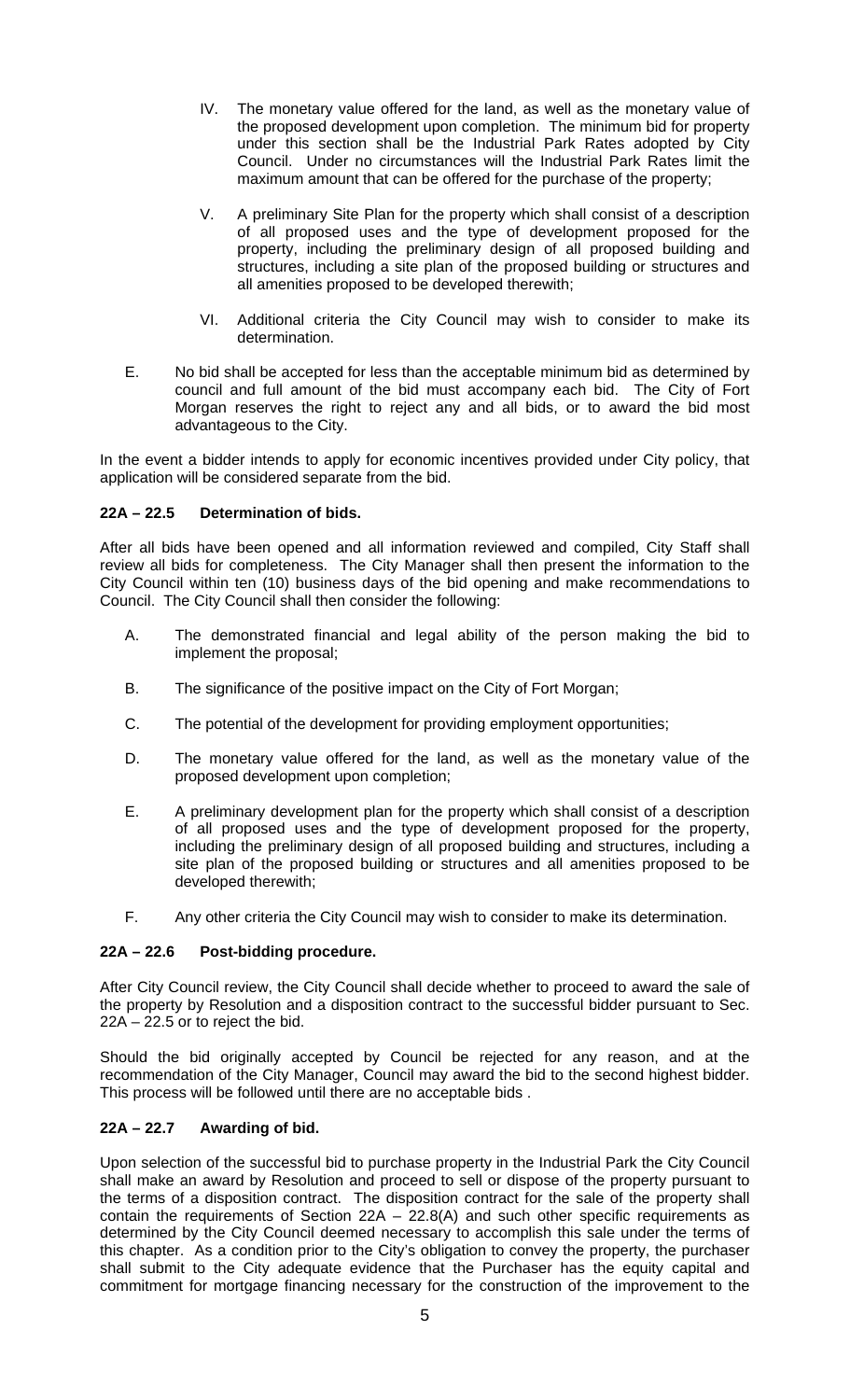property. No conveyance of the property shall be made prior to the execution of the disposition contract and the acceptance of such contract by the City Council.

Upon the award of a bid, it shall be the responsibility of the bidder to:

A. Guarantee payment of the bid amount. The successful bid check shall be deposited within **forty-eight (48) hours** of the bid approval. The bid check must be in the form of a cashier's / certified check. If the check does not clear for any reason, the bid will be rejected, and the property will be awarded to the second approved bidder or resubmitted to the bid process.

## **22A – 22.8 Disposition contract.**

- A. In addition to the regulations set forth in the *Zoning and Land Use Code of the City of Fort Morgan*, the building code, and other applicable codes and ordinances, the following shall be applied by the provisions contained in the disposition contract:
	- I. The purchaser shall devote such parcel to the uses as specified in the Site Plan which was submitted with the bid; additionally, if the purchaser has been awarded Economic Incentives, the purchaser must utilize the property under the requirements of the Economic Incentive Policy.
	- II. Within one (1) year of closing, the purchaser shall complete the project as set forth in the approved Site Plan. Failure to complete the project shall cause the property to revert to the City with any incomplete improvements. This covenant shall be included in the deed. Extensions will be granted upon showing to the Director of Community Development that the purchaser has substantially complied with the Site Plan review or failure to complete was a result of force majeure.
	- III. Closing shall be made within **thirty (30) days,** with the conveyance of property to be made by Warranty Deed or by a deed reflection the City's interest in the property. Such closing date may be by mutual agreement of the parties.
	- IV. Such deed conveying the property shall expressly provide that the agreements and covenants provided for in the development plan shall be covenants running with the land and shall be binding on the land for the benefit and in favor of the City;
	- V. A current commitment for title insurance in an amount equal to the purchase price shall be furnished to the purchaser, and the title shall be merchantable in the seller, or made merchantable prior to the date for closing and the conveyance of the property.
	- VI. Purchaser shall agree that no warranties or representations with regards to the condition of the property have been made. Purchaser acknowledges that an adequate inspection has been made and the purchaser has been informed of the condition of the property and accepts the property "as is" without warranty, either express or implied.
	- VII. Purchaser agrees that all said final plans for structures, site improvements, landscaping, parking, etc., shall be approved as required by Code and shall be approved by the City Council, including landscaping requirements that may apply in the Fort Morgan Industrial Park.
	- VIII. The purchaser and the seller shall agree that in the event either party is in default or in violation of the terms of the disposition contract, the remedies as set forth in the disposition contract shall be applied.
	- IX. The purchaser shall agree for itself and its successors and assigns and any successor in interest to the property or any part thereof, and the deed shall contain covenants that the purchaser and any such successors or assigns shall devote the property to and only to and in accordance with the use specified and approved in the development plan.
	- X. None of the provisions of this chapter or the disposition contract are intended to or shall be merged by reason of any deed transferring title to the property to the purchaser or to any successor in interest.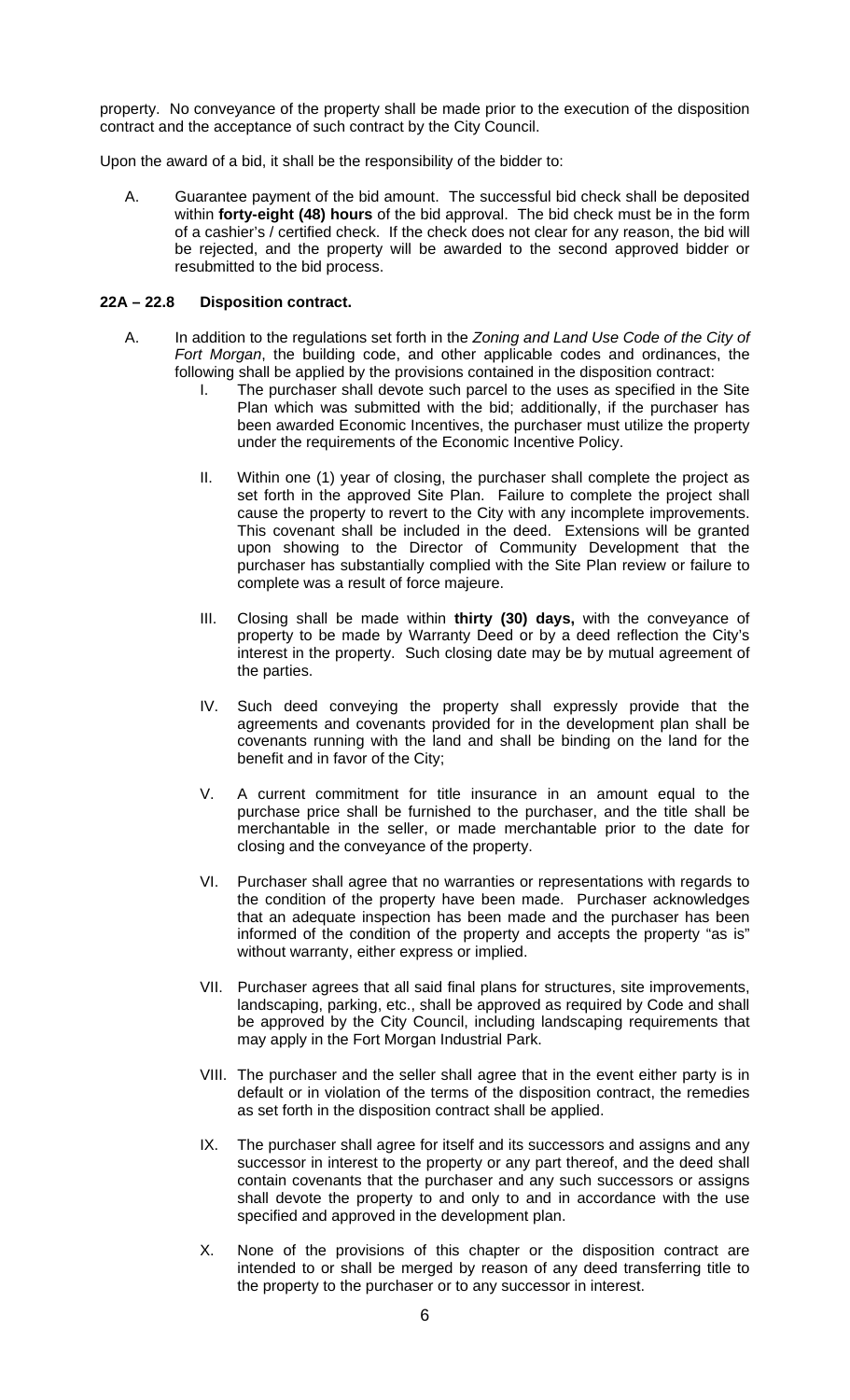- XI. The purchaser shall agree that interest in the property shall not be assignable without the prior written consent of the City of Fort Morgan.
- XII. The disposition contract for sale of the property may be modified, including provisions pertaining to land use, building and site modification, before and after the transfer of property with prior written consent of the City Council by Resolution.

## **22A – 22.9 Applicability.**

The requirements and covenants in the disposition contract and subsequent deed shall be applicable to an entire tract when a purchaser combines their adjacent real property it intends to purchase from the city with city-owned surplus or real property for development, subject to waiver or modification by the Mayor and City Council.

INTRODUCED, READ AND PASSED UPON FIRST READING this 20<sup>th</sup> day of May, 2008, for publication once in a newspaper of the City of Fort Morgan, Colorado, at least ten days before its final passage.

> THE CITY COUNCIL OF THE CITY OF FORT MORGAN, COLORADO

[ SEAL ]

 BY*: /s/ Jack L. Darnell* Mayor

ATTEST:

*/s/ Cheryl Winberg* Deputy City Clerk

Councilmember Powers offered the following Resolution and moved for its adoption. His motion was seconded by Councilmember Simmons; said Resolution being in words, letters and figures as follows, to-wit:

#### **RESOLUTION**

 BE IT RESOLVED BY THE COUNCIL OF THE CITY OF FORT MORGAN, COLORADO that the foregoing Ordinance entitled above; and the same is hereby ordered published in the City of Fort Morgan, Colorado, not less than ten days before further consideration; and that said Ordinance again be presented to this Council at the expiration of said period of publication for final action thereof.

PASSED, APPROVED AND ADOPTED this 20<sup>th</sup> day of May, 2008, the vote upon roll call being as follows: Ayes: Mayor Darnell; Councilmembers Deal, McAlister, Powers, Schafer, Shaver and Simmons. Nays: none.

#### **FIRST READING OF AN ORDINANCE ENTITLED, "AN ORDINANCE AMENDING SEC. 20-12 ENTITLED 'FIREWORKS; PUBLIC DISPLAY PERMIT REQUIRED'"**

Attorney Wells noted for Council consideration on first reading, an Ordinance which would amend Section 20-12 of *The Fort Morgan Municipal Code* regarding the use of fireworks and the permit application requirement for exhibitions of fireworks. Said Ordinance being in words, letters and figures as follows, to-wit:

#### **ORDINANCE NO. \_\_\_\_\_**

#### **AN ORDINANCE AMENDING SEC. 20-12 ENTITLED "FIREWORKS; PUBLIC DISPLAY PERMIT REQUIRED."**

**WHEREAS**, Sec. 20-12 of *The Fort Morgan Municipal Code,* was previously adopted to address public displays of fireworks within the City of Fort Morgan; and,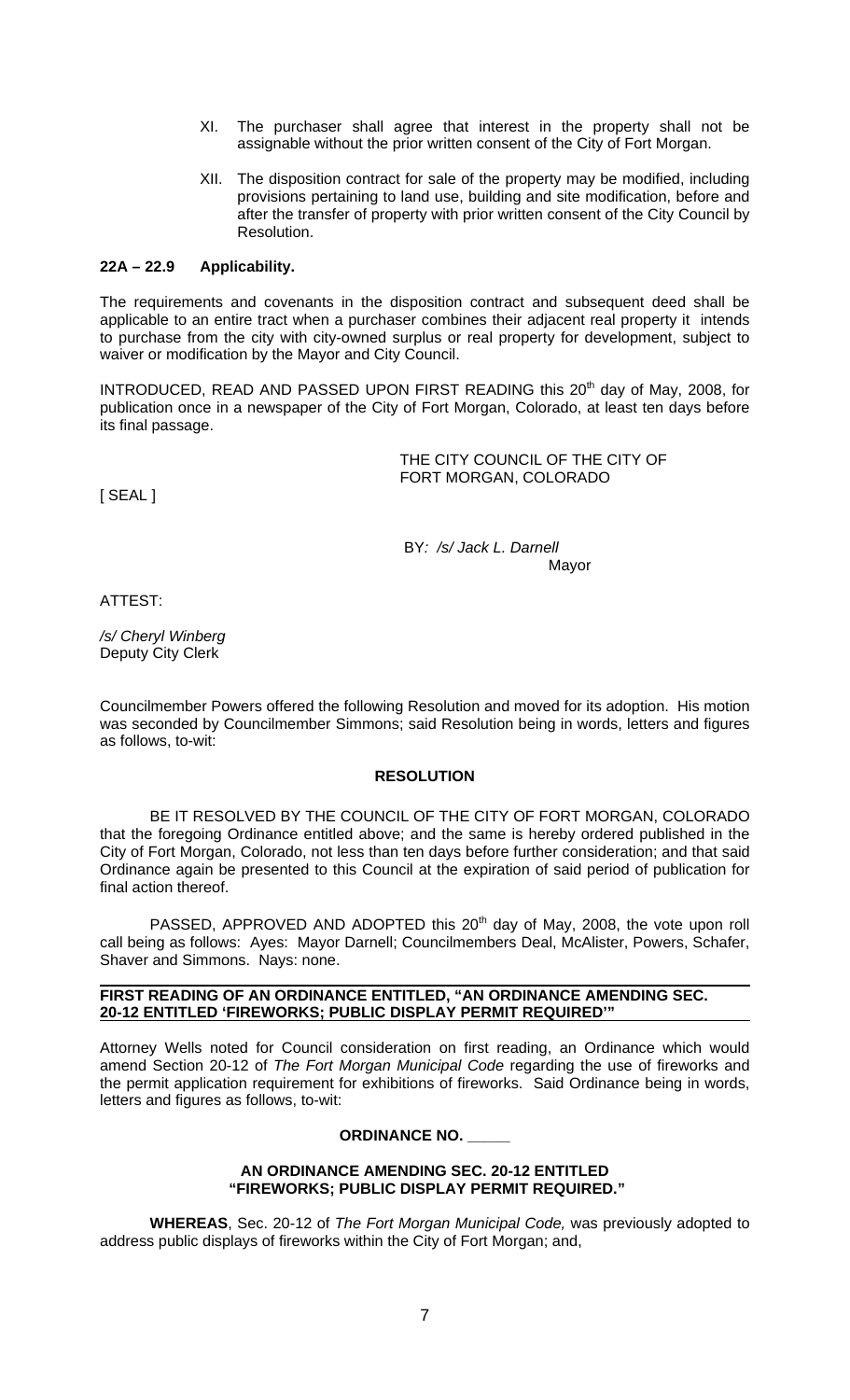**WHEREAS,** City Staff including the Fire Department and the Police Department have recommended that this section be reconstructed to provide a more comprehensive section; and,

**WHEREAS**, it is the intent of this amendment to safeguard the health, safety, and welfare of the citizens of the City of Fort Morgan and to eliminate the harm to health and property within the City; and,

**WHEREAS**, the Mayor and City Council desire to amend Sec. 20-12, Fireworks; Public Display Permit Required in its entirety.

**NOW, THEREFORE, BE IT ORDAINED BY THE COUNCIL OF FORT MORGAN, COLORADO** that Sec. 20-12 be hereby amended in entirety as follows: **Sec. 20-12. Fireworks.** 

**Section 1. Purpose**. The purpose of this ordinance is to eliminate the harm to health and property within the City and is designed to safeguard the health, safety, and welfare of the citizens and protect property.

**Section 2. Scope of Authority**. Unless exempted by provisions contained herein, the provisions of this ordinance shall apply to all persons within the City.

**Section 3. Definitions**. As used in this ordinance, the following terms shall have the following meanings, unless the context clearly indicates that a different meaning is intended:

- (a) **City:** The City of Fort Morgan
- (b) **Fire chief:** The fire chief of the City of Fort Morgan.

(c) **Fireworks:** Any combustible or explosive composition, or any substance or combination of substances, or article prepared for the purpose of producing a visible or an audible effect by combustion, explosion, deflagration or detonation, and shall include blank cartridges, toy pistols, toy cannons, toy canes, or toy guns in which any such explosives are used, the type of unmanned balloons which require fire underneath to propel the same, firecrackers, lady fingers, torpedoes, skyrockets, Roman candles, Day-Glo bombs, sparklers, or other device containing any such explosive substance. The term "fireworks" shall not include model rockets and model rocket engines which are designed, sold, and used for the purpose of propelling recoverable aero models, when actually used for that purpose and used under the supervision of the science instructor or other competent adult and when the place and time of firing the sky rockets or missiles has been approved by the fire chief. The term "fireworks" shall not include toy pistols, toy canes, toy guns or other devices in which paper or plastic caps manufactured in accordance with the United States Department of Transportation regulations for packing and shipping of toy paper or plastic caps are used and such toy paper or plastic caps are manufactured as provided therein except that no toy paper or plastic cap shall contain more than twenty-five hundredths of a grain of explosive composition per cap. Each package containing toy paper or plastic caps offered for retail sale shall be labeled to indicate the maximum explosive content per cap. The sale and use of these toy paper or plastic caps shall be permitted at all times. Nothing in this section shall be construed as applying to the manufacture, storage, sale, or use of signals necessary for the safe operation of railroads or other classes of public or private transportation, nor applying to the military or naval forces of the United States or of this state, or to peace officers. Nothing in this section shall be construed as forbidding the sale and use of blank cartridges for ceremonial, theatrical or athletic events.

(d) **Person:** Any individual, firm, organization, partnership, unincorporated association or corporation.

(e) **Sell or Display:** Selling, offering to sell, exhibiting, or possessing with intent to give away, sell, or offer to sell within the City.

(f) **Use:** Purchasing, possessing, setting off or otherwise causing to explode or discharge or burn, any firecrackers, torpedo, rocket, or other fireworks or explosives of inflammable material, or to discharge them or throw them from land, air, or highway into any area of the City. This prohibition includes any substance, compound, mixture, or article that in conjunction with any other substance or compound would be dangerous from any of the foregoing standpoints. This provision shall also mean and include casting, throwing, lighting, or firing any squib, rocket, cracker, torpedo, grenade, gun,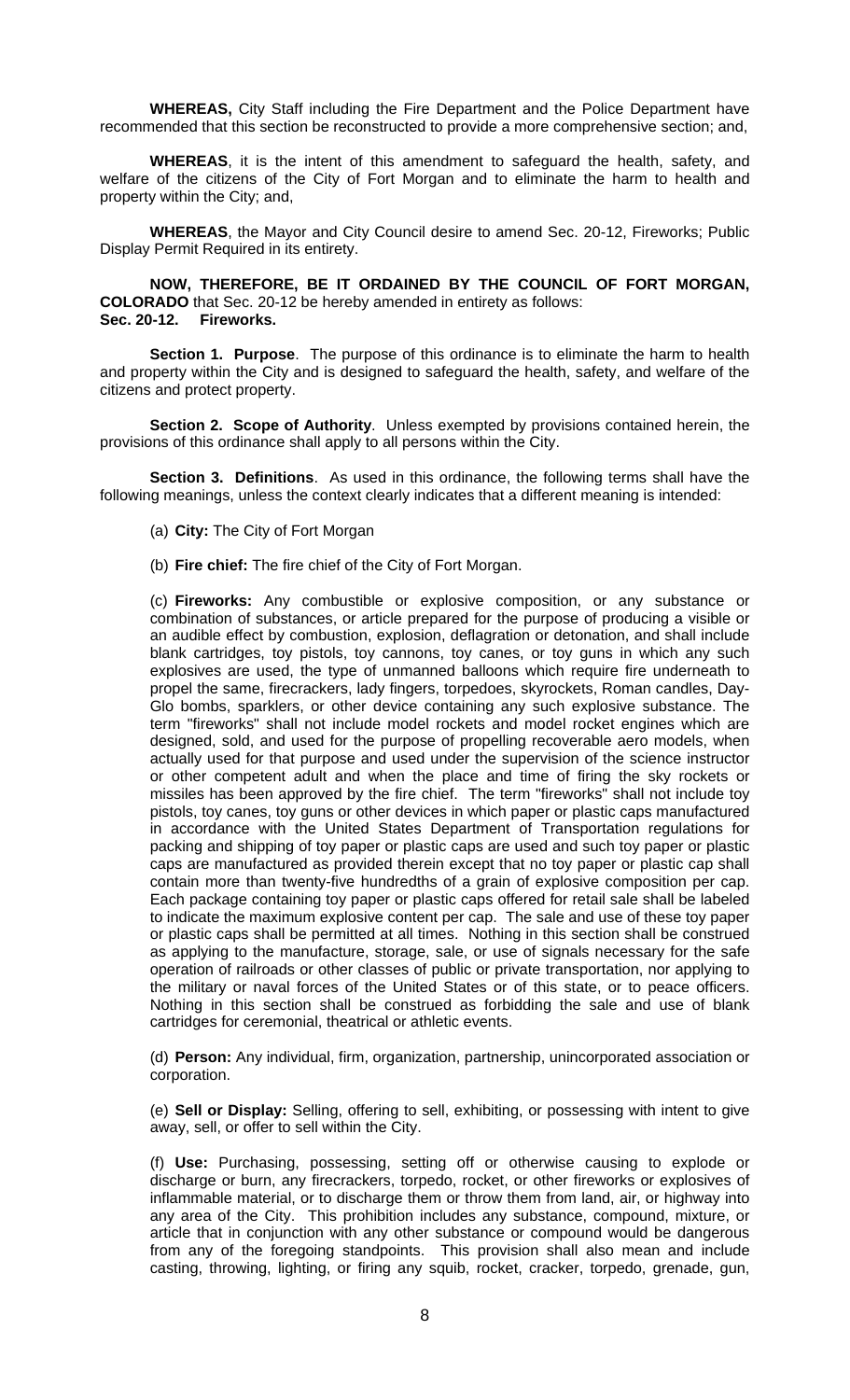revolver, pistol, cap or cartridge, or other fireworks or combustible firecrackers of any kind.

**Section 4. Prohibitions, Unlawful Acts.** Except as provided herein, it shall be unlawful for any person to sell or display, offer to sell, possess, give away, store, or use fireworks within the City. It shall be unlawful for a person to allow or permit fireworks to be used or exploded on his premises or premises under his control. It shall be unlawful for any person to mishandle or misuse fireworks. The following constitute unlawful mishandling or misuse of fireworks:

(a) It shall be unlawful to throw any firework, whether such firework is burning or not.

(b) It shall be unlawful to throw or otherwise use fireworks from an automobile or other motor vehicle, whether the vehicle is moving or standing still.

(c) It shall be unlawful to store, keep, sell, or use any fireworks within 50 feet of any gasoline pump, gasoline filling station, gasoline bulk station or any building in which gasoline or volatile liquids are sold in quantities in excess of one gallon.

(d) It shall be unlawful to discharge or use any fireworks within 1,000 feet of any hospital, sanitarium, nursing home, or infirmary.

(e) It shall be unlawful to discharge or use any fireworks in, under, or on an automobile or other motor vehicle, whether moving or standing still.

(f) It shall be unlawful to discharge or use fireworks within 50 feet of any retail fireworks stand or facility where fireworks are sold.

(g) It shall be unlawful to mishandle or misuse fireworks in any other way.

(h) It shall be unlawful for anyone under the age of sixteen (16) to purchase fireworks.

(i) It shall be unlawful for any person to sell fireworks to anyone under the age of sixteen (16).

**Section 5. Exceptions.** The following exceptions shall apply:

(a) It shall be lawful for a person to possess the fireworks, specified in paragraph (c) below, on and between the dates of June 1 and July 15 of each year. Provided that, nothing in this provision shall be construed to allow the sale or display of any fireworks.

(b) Between the dates of June 1 and July 15, excluding July 4, it shall be lawful for a person to use fireworks, herein specified between the hours of 8:00 a.m. and 10:00 p.m. On July 4, it shall be lawful for a person to use fireworks specified herein between 8:00 a.m. to 11:59 p.m.

(c) The following fireworks may be possessed or used, as listed in this section, provided that nothing in this section shall be construed to allow the possession or use of any firework that is not a Class 1.4G formally known as Class C firework as defined by federal law or as prohibited under state law:

(1) Cylindrical fountains, with total pyrotechnic composition not exceeding 75 grams in weight, and inside tube diameter not exceeding three-fourths inch.

(2) Cone fountains, with total pyrotechnic composition not exceeding 50 grams each in weight.

(3) Wheels, with total pyrotechnic composition not exceeding 60 grams for each driver unit or 240 grams for each wheel, and with inside tube diameter or driver units not exceeding one-half inch.

(4) Illuminating torches and colored fire in any form, with total pyrotechnic composition not exceeding 100 grams each.

(5) Dipped sticks, the pyrotechnic composition of which contains any chlorate or perchlorate not exceeding five grams, and all sparklers.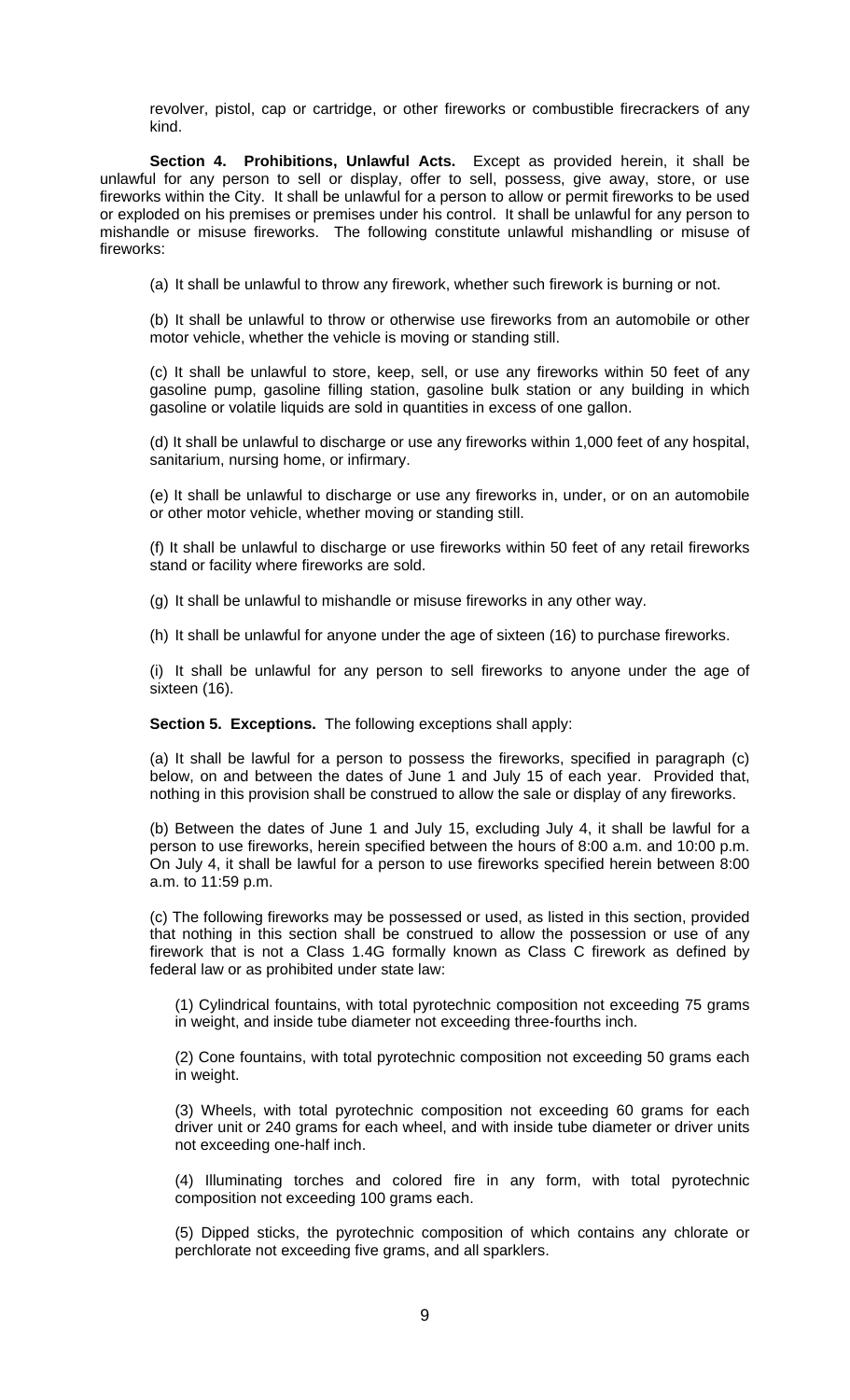(6) Smoke devices known as smoke balls, or tubes containing a pyrotechnic mixture, which upon ignition produces a visible cloud of black, white or colored smoke.

(d) Nothing in section 6 shall be construed as forbidding the possession or use of any fireworks by those in charge of a public exhibition. Such an exhibition may be held on any day or days of the year provided that it is held at a location which does not endanger persons or property, and provided that a pyrotechnic expert is used, and provided that those in charge of the exhibition obtain a permit and comply with section 8 and 9 herein and all applicable state laws or regulations. As used in this section "pyrotechnic expert" means an individual who by experience and training has demonstrated the required skill and ability for safely setting up and discharging displays of fireworks or as otherwise defined by state law.

**Section 6. Use of Fireworks in Public Parks and on Public Land.** It shall be unlawful for any person to discharge or possess any fireworks upon public land or in any public park, owned by the City, provided, however, that such use shall be permitted under the following circumstances:

(a) This provision shall not apply to possession of fireworks in the otherwise lawful use of public rights of way such as sidewalks and planting strips. This subsection shall not be a defense to a charge of obstructing traffic or otherwise obstructing a public right of way.

(b) The Superintendent of Parks may designate limited areas for use during the hours permitted by the Chapter for the discharge of fireworks as allowed by section 6 of this Chapter. Otherwise, lawful discharge and possession of fireworks as allowed by section 6 in such areas shall not be a violation of this section. In doing so, the Superintendent shall consider:

(1) The sensitivity of the area's environment, wildlife and wildlife habitat;

(2) The inconvenience and nuisance to abutting property owners;

(3) The safety and suitability of the area as a place for the discharge of fireworks; and

(4) Danger of fire or other destruction of public property and improvements from the use of the fireworks.

(c) Upon designation of any area, it may be signed by the City Manager or his designee and posted by July 1 of each year for use on July 4 between the hours of 8:00 a.m. and 11:59 p.m.

(d) Nothing in this ordinance shall be deemed to limit the authority of the City Manager or the Police Chief to allow public exhibitions or display of fireworks under a permit issued in accordance with the provisions of this ordinance.

(e) The use of fireworks permitted under this ordinance may be suspended at anytime by order of the Fire Chief or his designee when it is determined that the use of fireworks pose a threat to the community as the result of drought or any other condition.

**Section 7. PUBLIC EXHIBITIONS—PERMIT APPLICATIONS—CONTENT.** An applicant for a permit for a public exhibition or display of fireworks shall file with the City Clerk a written application therefore, duly subscribed and sworn by the applicant. Such application shall set forth the following:

(a) The name of the association, organization, or corporation sponsoring the display, together with the names of the persons to be in charge of the display.

(b) The date and time of day at which the display is to be held.

(c) The exact location planned for the display.

(d) A description setting forth the name, age, address, and experience of the persons who are to do the actual firing and discharging of the fireworks.

(e) The number and kinds of fireworks to be discharged.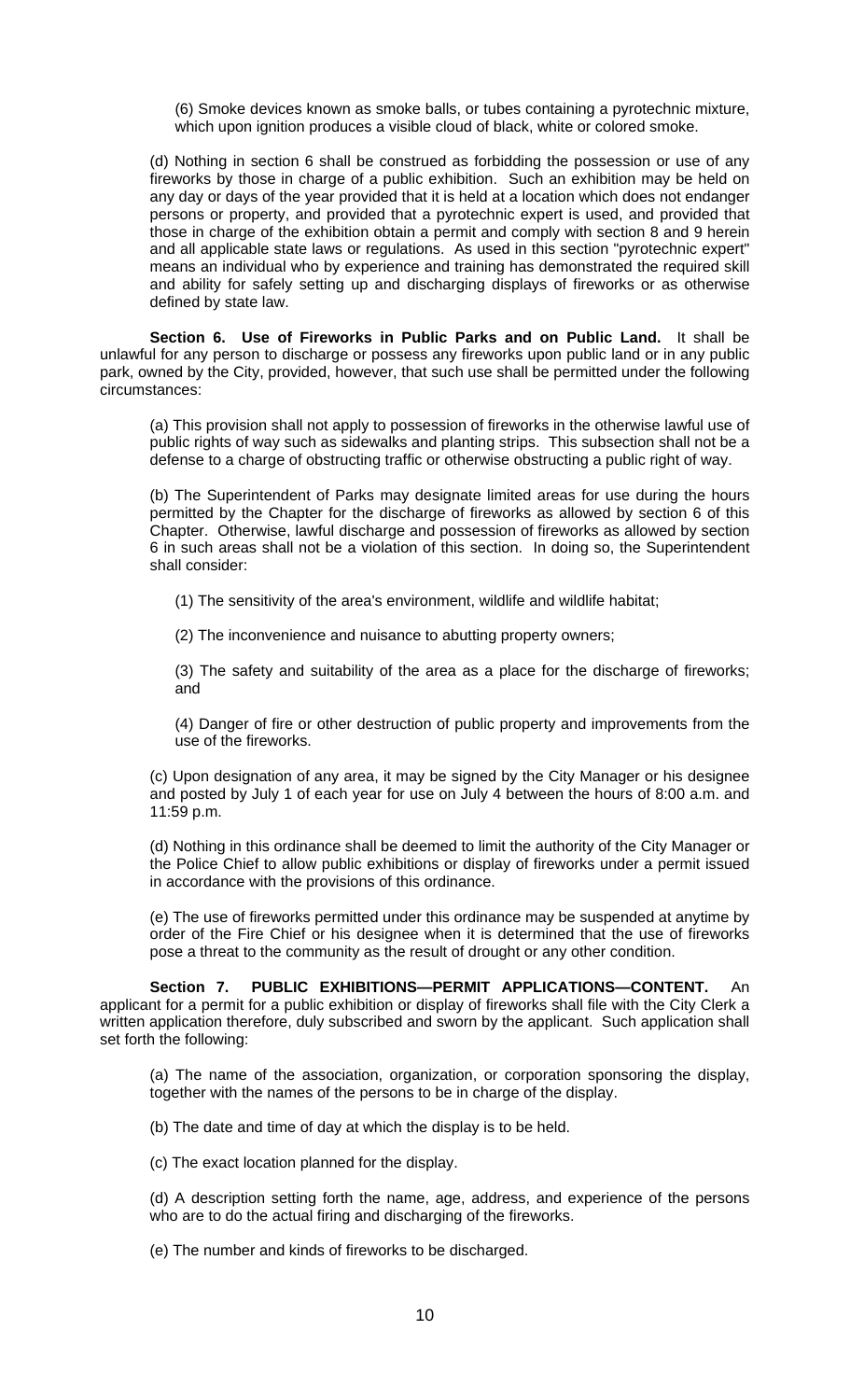(f) The manner and place of the storage of such fireworks between the date of purchase and the date of display.

(g) A diagram or sketch of the grounds on which the display is to be held, showing the point at which the fireworks are to be discharged, the location of all buildings, streets, trees, telephone, or telegraph lines or overhead obstructions within a distance of 50 yards of the point of discharge, and the lines behind which the public will be restrained.

**Section 8. Public Exhibitions—Permit Applications—Filing.** An application for a permit for a public exhibition or display of fireworks shall be filed with the City Clerk at least 20 days before the date set for the display. A copy of such application shall be sent at once to the Fire Chief or his designee, who shall make or cause to be made, an investigation of the site of the proposed display and investigate the competence and skill of the persons in charge of the firing and discharge of the fireworks. If satisfied that the display will be conducted lawfully and in accordance with this ordinance, he shall so advise the City Clerk within 10 days, who shall issue the permit. The applicant for a permit shall at the time of filing application, pay to the City Clerk a fee of \$250, the sum of which shall be refunded in the event the application for such permit is denied. Each applicant shall also pay to the City Clerk a nonrefundable investigation fee of \$50.

(a) City Manager may sign the application/permit if he finds that the display proposed in the application meets all safety requirements and obtains the recommendation of the Fire Chief.

(b) The applicant shall have a valid and current license issued by the State of Colorado authorizing the holder to engage in public fireworks display.

(c) The applicant shall procure and maintain a policy or policies of public liability and property damage insurance issued by a company or companies authorized to do business in the State of Colorado in the following minimum amounts: \$500,000 for injuries to any one person in one accident or occurrence; \$1,000,000 for injuries to two or more persons in any one accident or occurrence; \$500,000 for damage to property in any one accident or occurrence; \$1,000,000 combined single limit for any one accident or occurrence. In addition, the City is to be an additional named insured and the policy shall provide for the immediate notification of the City by the insurer of any cancellation of any policy.

**Section 9. Application For Seller's Permit—Conditions For Issuance.** Applications for seller's permits shall be made to the City Clerk at least twenty (20) days prior to the start of any permitted activities. Applications shall be signed by the retail seller, if an individual, or by the duly authorized officer, if an association or corporation. It is unlawful for a fireworks manufacturer, wholesaler or supplier to make application for or to obtain a retail sales permit on behalf of any retailer. Seller's permits for the sale of those fireworks allowed pursuant to section 6 of this Chapter shall be issued only to applicants meeting the following conditions:

(a) The retailer or person in charge and responsible for the retail operation shall be 18 years of age or older, of good moral character and of demonstrated responsibility.

(b) The applicant shall have a valid and current license issued by the State of Colorado authorizing the holder to engage in the retail sale of fireworks.

(c) The applicant shall own or have the right to possess a temporary fireworks stand complying with the requirements of this ordinance.

(d) The applicant shall procure and maintain a policy or policies of public liability and property damage insurance issued by a company or companies authorized to do business in the State of Colorado in the following minimum amounts: \$500,000 for injuries to any one person in one accident or occurrence; \$1,000,000 for injuries to two or more persons in any one accident or occurrence; \$500,000 for damage to property in any one accident or occurrence; \$1,000,000 combined single limit for any one accident or occurrence. In addition, the City is to be an additional named insured and the policy shall provide for the immediate notification of the City by the insurer of any cancellation of any policy.

(e) The permit holder's location or place of business shall be only in those areas or zones within the City where commercial activities are authorized under applicable zoning law.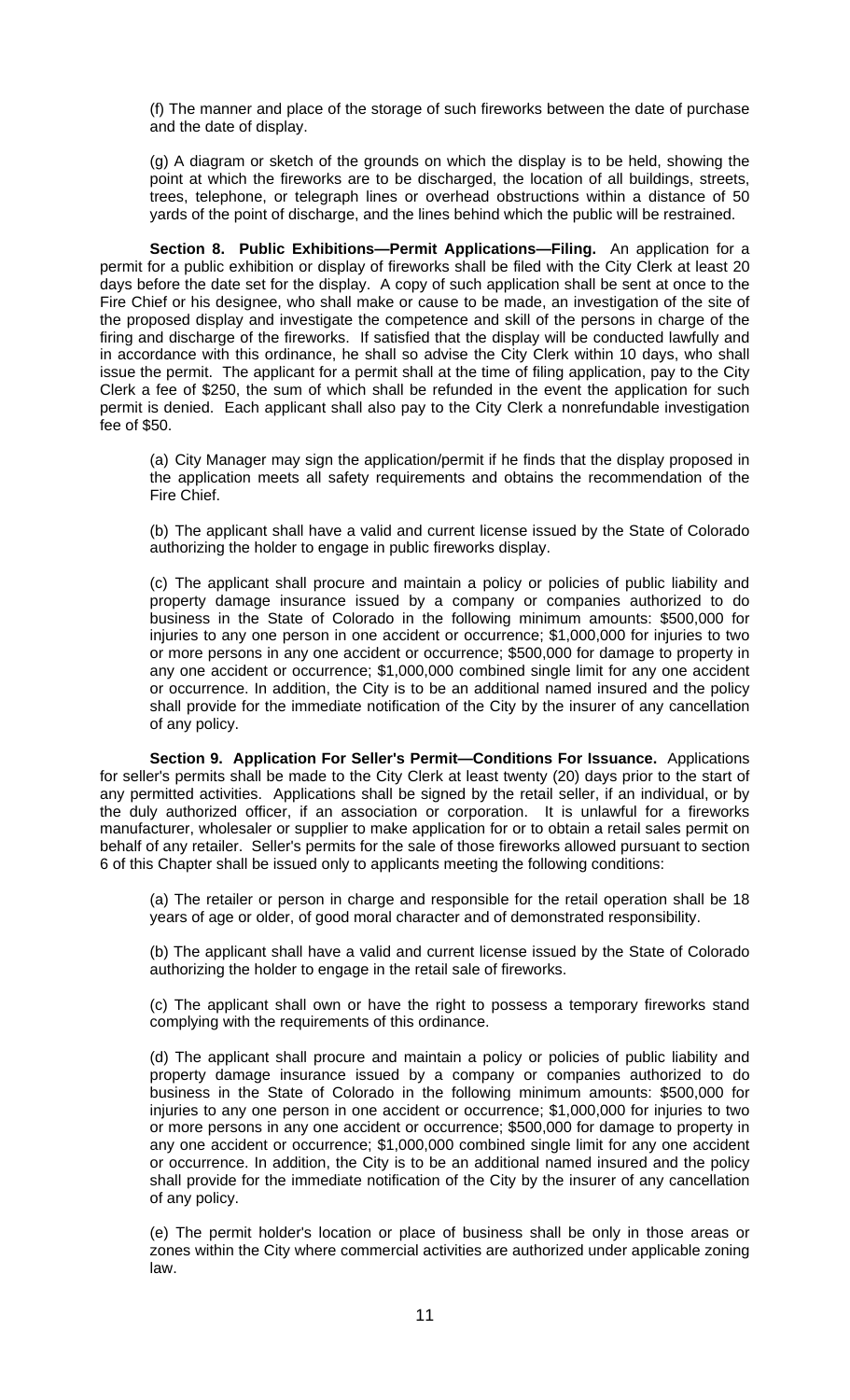(f) The applicant shall post with the City a performance bond or a cash deposit in an amount not less than \$200 conditioned upon the prompt removal of the temporary fireworks stand and the cleaning up of all debris from the site of the stand, which deposit shall be returned to the applicant only in the event that the applicant removes the temporary stand and cleans up all debris to the satisfaction of the City. In the event the applicant fails to do so, the performance bond or cash deposit shall be forfeited. In no event shall the applicant be entitled to the return of the performance bond or cash deposit if he or she has failed to remove the stand and clean up all debris by the tenth  $(10<sup>th</sup>)$  of July following the sales period.

(g) No seller's permit shall be issued for a location that fails to meet the criteria set forth in Section 10 of this Chapter, including the minimum stand separation requirement. When necessary, in order to determine priority as to a proposed location, the earliest date and time of filing of an application for a seller's permit with the City Clerk shall be controlling.

(h) The application fee for a permit described in this Chapter shall be \$250.00

**Section 10. Standards for Firework Vending Facilities.** The facilities of all seller's permit holders shall conform to the following minimum standards and conditions:

#### **Temporary Firework Stands**

(a) Temporary fireworks stands need not comply with all provisions of the building code; provided, however, that all such stands be erected under the supervision of the City Building Inspector, who shall require all stands to be constructed in a safe manner ensuring the safety of attendants and patrons. In the event any temporary stand is wired for electricity, the wiring shall conform to the electrical code.

(b) No temporary fireworks stand shall be located within 50 feet of any other building or structure, nor within 100 feet of any gasoline station, oil storage tank or premises where flammable liquids or gases are kept or stored.

(c) Each temporary fireworks stand must have at least two exits that shall be unobstructed at all times.

(d) Each temporary fireworks stand shall have, in a readily accessible place, at least two, 2A rated pressurized water fire extinguishers that are in good working order.

(e) All weeds, grass, and combustible material shall be cleared from the location of the temporary fireworks stand and the surrounding area to a distance of not less than 25 feet, measured from the exterior walls of the temporary fireworks stand.

(f) No smoking shall be permitted in or near a temporary fireworks stand for a distance of not less than 50 feet measured from the exterior walls of the temporary fireworks stand. Signs stating:

#### *No smoking within 50 feet*

shall be posted on the exterior of each wall of the temporary fireworks stand.

(g) Each temporary fireworks stand shall have a person who is 18 years old or older in attendance at all times the stand is stocked. Stock from the stand shall not be removed and stored in any other building during the sales period without the express approval of the City Fire Marshal.

(h) All unsold stock and accompanying litter shall be removed from the temporary fireworks stand by 12:00 noon on the fifteenth  $(15<sup>th</sup>)$  day of July of each year.

(i) No temporary fireworks stand shall be located within 500 feet of any other temporary fireworks stand.

(j) Each temporary fireworks stand shall have provisions for sufficient off-street parking, at least 15 spaces, to avoid impeding a continuous flow of traffic at entrances and exits from the premises.

(k) No person shall discharge any fireworks within two hundred fifty feet of the exterior walls of any temporary fireworks stand. Signs stating: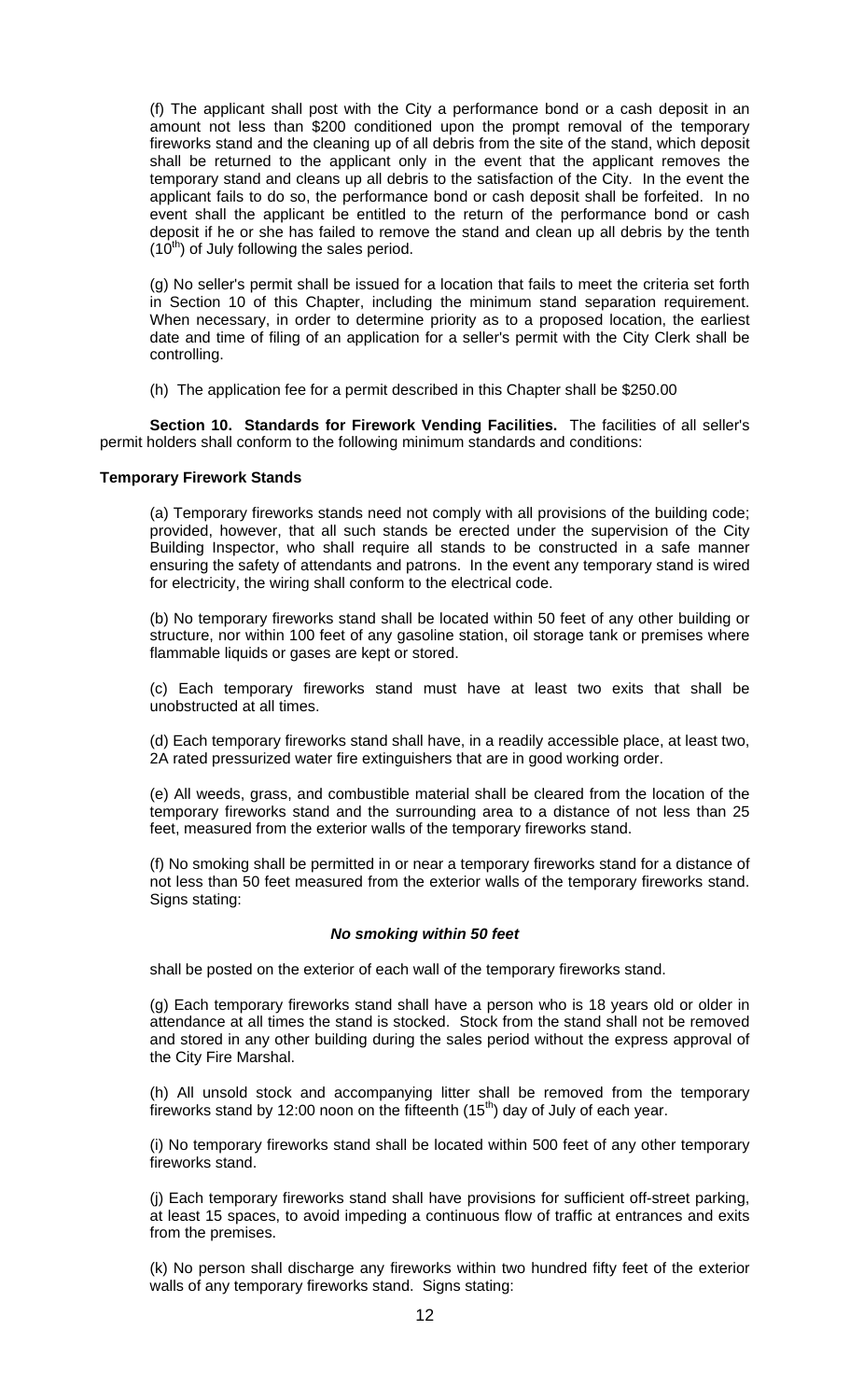#### *No discharge of fireworks within 250 feet*

shall be posted on the exterior of all walls of the temporary fireworks stand.

(l) Signs stating that no person under the age of sixteen (16) can legally purchase or possess fireworks within the City limits of the City of Fort Morgan.

## **Retail Vending Facilities**

(a) Any retail establishment that obtains a permit to sell fireworks must comply with all federal, state and local fire codes with regard to the construction and maintenance of its building and storage of fireworks.

(b) All public safety notice requirements found in the temporary fireworks requirements set forth above shall apply to Retail Vending Facilities.

**Section 11. Standards for Public Fireworks Displays.** All public fireworks displays shall conform to the following minimum standards and conditions:

(a) All public fireworks displays must be planned, organized and discharged by pyrotechnician, "Pyrotechnician" means an individual who by experience and training has demonstrated the required skill and ability for safety setting up and discharging displays of special fireworks or as otherwise defined by state law.

(b) A permit must be obtained from the City as required by section 8 of this Chapter.

(c) When, in the opinion of the Chief of Police or Fire Marshal, such requirement is necessary to preserve the public health, safety and welfare, the permit may require that a City Fire Department pumper and a minimum of two trained City Firefighters shall be on site thirty (30) minutes prior to and after the shooting of the event. The exhibitor shall repay the City for all costs and wages due to firefighters for such time. All compensation for City Fire Department apparatus will be set by the Fire Chief and shall be designated to the City's general fund.

(d) All combustible debris and trash shall be removed from the area of discharge for a distance of three-hundred (300) feet in all directions.

(e) All unfired or "dud" fireworks shall be disposed of in a safe manner.

(f) A minimum of two 2A-rated pressurized water fire extinguishers and one fire blanket shall be required to be at the fireworks discharge site.

(g) The permit shall be immediately revoked at any time the Chief of Police or Fire Marshal or a designee deems such revocation is necessary due to noncompliance, weather conditions such as, but not limited to, extremely low humidity or high winds. The display shall also be cancelled by accidental ignition of any form of combustible or flammable material in the vicinity due to falling debris from the display.

(h) Areas of public access shall be determined by the Chief of Police, Fire Chief, or a designee and maintained in an approved manner.

**Section 12. Penalty.** Any person, firm or corporation violating any provision of this ordinance shall be fined not less than Fifty (\$50) Dollars or more than One-Thousand (\$1,000) Dollars for each offense, and a separate offense shall be deemed committed on each day during or on which a violation occurs or continues.

INTRODUCED, READ AND PASSED UPON FIRST READING this  $20<sup>th</sup>$  day of May, 2008, for publication once in a newspaper of the City of Fort Morgan, Colorado, at least ten days before its final passage.

> THE CITY COUNCIL OF THE CITY OF FORT MORGAN, COLORADO

[ SEAL ]

 By: */s/ Jack L. Darnell*  Mayor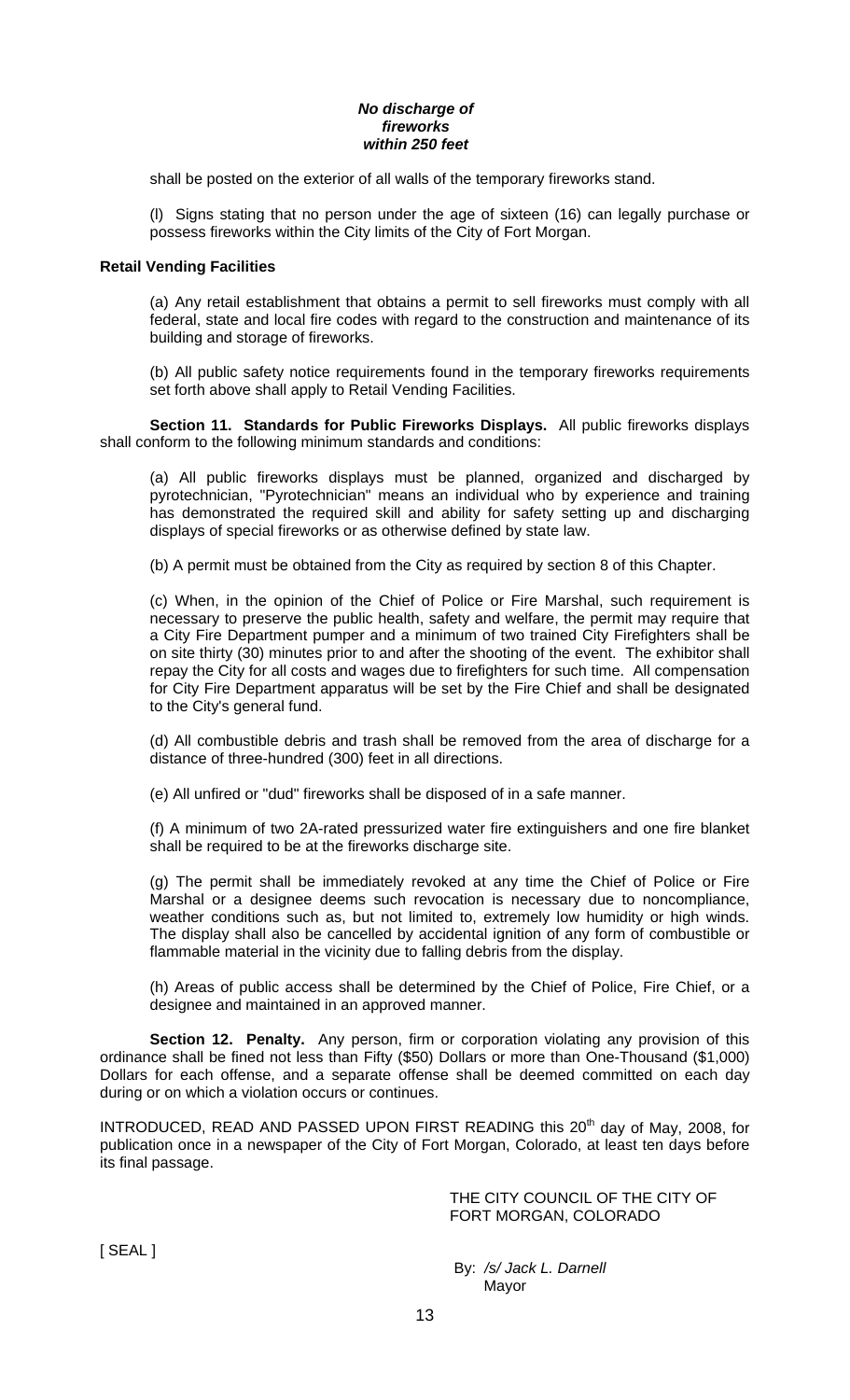ATTEST:

*/s/ Cheryl Winberg* Deputy City Clerk

 Councilmember Powers offered the following Resolution and moved for its adoption. His motion was seconded by Councilmember Shaver; said Resolution being in words, letters and figures as follows, to-wit:

## **RESOLUTION**

 BE IT RESOLVED BY THE COUNCIL OF THE CITY OF FORT MORGAN, COLORADO that the foregoing Ordinance entitled above; and the same is hereby ordered published in the City of Fort Morgan, Colorado, not less than ten days before further consideration; and that said Ordinance again be presented to this Council at the expiration of said period of publication for final action thereof.

PASSED, APPROVED AND ADOPTED this 20<sup>th</sup> day of May, 2008, the vote upon roll call being as follows: Ayes: Mayor Darnell; Councilmembers Deal, McAlister, Powers, Schafer, Shaver and Simmons. Nays: none.

#### **DISCUSSION AND/OR ACTION ON THE CURRENT REVIEW POLICY OF APPOINTED OFFICIALS**

Attorney Wells stated that the current litigation with *The Fort Morgan Times* addressed issues related to the current policy on the review of appointed officials. He had provided a short memo to City Council as well as to the public in the packet for this meeting and, this evening, the request is to make a motion to put the current policy in abeyance; to suspend it until the lawsuit with *The Fort Morgan Times* is resolved and then determine what is required regarding this policy. During the term of abeyance, City Council would hold an executive session for reviews. He believed his evaluation was scheduled for June 3 and intended to conduct it an in executive session.

Councilmember Schafer asked what would we do if someone requests to hold their review in open session while this is in abeyance; what will our process be? Attorney Wells stated that if that occurred City Council would ask for legal advice.

A motion was made by Councilmember Simmons to put the Policy and Procedure of Appointed Officials Personnel Reviews into abeyance until the current lawsuit involving this issue is resolved. Her motion was seconded by Councilmember Schafer and passed unanimously.

### **CONSENT AGENDA**

Deputy Clerk Winberg presented the Consent Agenda for Council consideration. Councilmember Simmons offered a Resolution to approve the Consent Agenda as presented and moved for its adoption. Her motion was seconded by Councilmember McAlister; said Consent Agenda being in words, letters and figures as follows, to wit:

Consent Agenda (by Resolution):

- A. Approve the minutes from the April 22, 2008, public hearing.
- B. Approve the minutes from the May 6, 2008, regular meeting.
- C. Approve the Disbursements and Payroll for April 2008.

#### **Disbursements Report**

| Accurint, contract fee/webname search                 | \$505.60   |
|-------------------------------------------------------|------------|
| Adams County Sheriff Civil Division, subpoena service | \$10.50    |
| ADP Screening & Selection, pre-employment             | \$1,035.25 |
| Affiliated Credit Service, bulletin                   | \$255.00   |
| Affiliated Credit Service, misc deductions            | \$200.00   |
| AFLAC, additional insurance                           | \$4,265.90 |
| Air Filter Sales & Service, supplies                  | \$246.52   |
| American Eagle Distributing, beer                     | \$256.70   |
| American Security Professionals, Inc., service calls  | \$335.00   |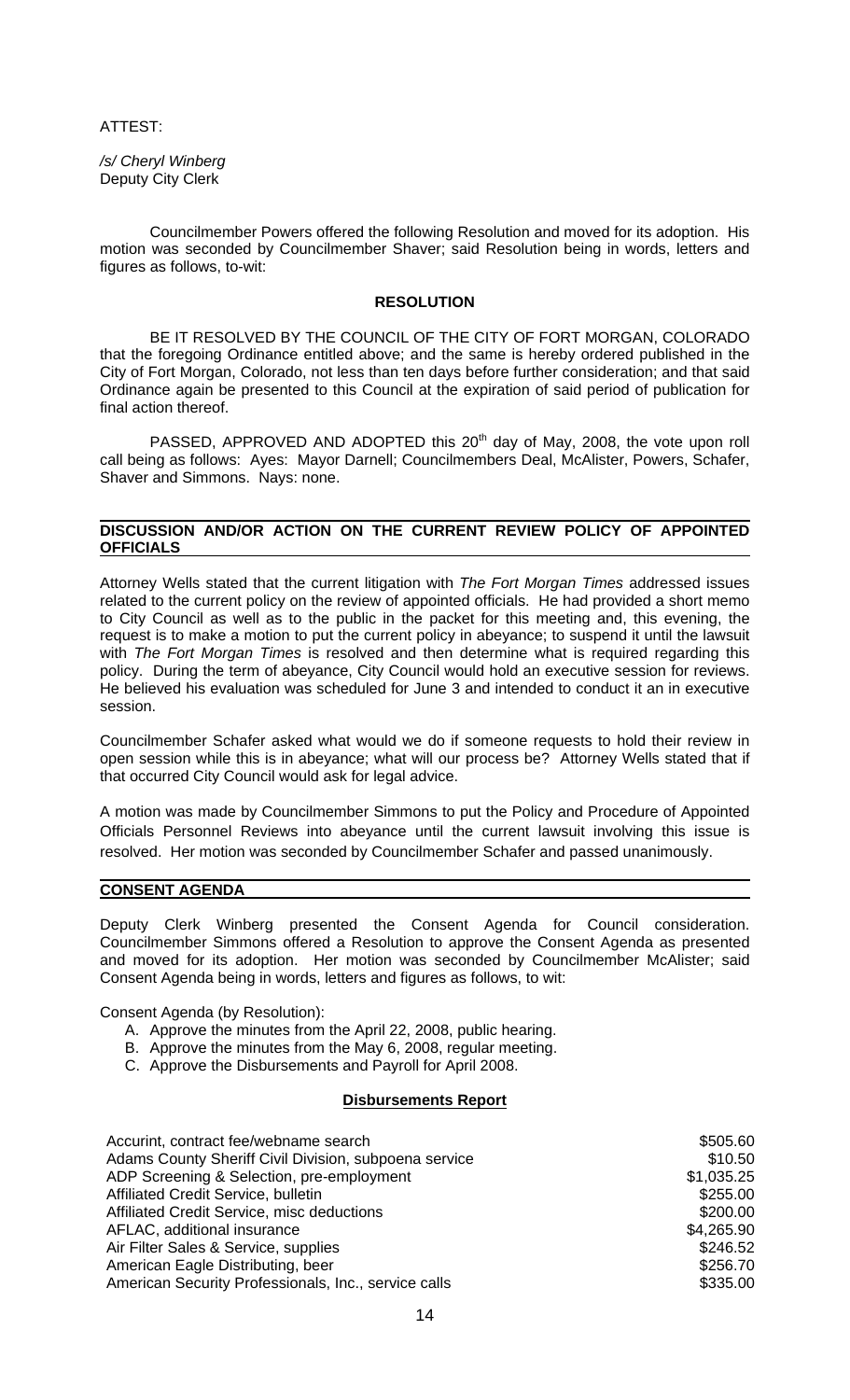| American Water Works Assn, supplies                                                         | \$116.50                   |
|---------------------------------------------------------------------------------------------|----------------------------|
| APGA Research Foundation, contribution                                                      | \$3,600.00                 |
| <b>Applied Control Equipment, supplies</b>                                                  | \$106.94                   |
| Aqua Home Entertainment, supplies                                                           | \$664.97                   |
| Arapahoe Pumping Systems, supplies<br>Arby's, meals                                         | \$862.50<br>\$45.52        |
| Armstrong Service Center, repairs                                                           | \$145.83                   |
| Arthur L Ohlander dba Tumbleweed Electric, repairs                                          | \$2,075.11                 |
| B & H Photo & Video, supplies                                                               | \$563.49                   |
| Baker & Taylor Inc., supplies                                                               | \$122.84                   |
| Banks School Supply, Inc., supplies                                                         | \$85.31                    |
| Batteries Plus #86, supplies                                                                | \$82.80                    |
| Bauer & Furman, P.C., court appointed counsel                                               | \$1,231.00                 |
| Bloedorn Lumber-Fort Morgan, supplies<br><b>BNSF Railway Company, permit processing fee</b> | \$1,178.28<br>\$350.00     |
| <b>Bradford Publishing Co., supplies</b>                                                    | \$24.10                    |
| Bresnan Communications, internet, cable                                                     | \$223.32                   |
| Brown, Steve, reimbursement                                                                 | \$19.93                    |
| Brown's Shoe Fit Co., boots                                                                 | \$139.97                   |
| Bruntz Electric Inc., repairs                                                               | \$123.15                   |
| <b>Business Mart, supplies</b>                                                              | \$14.48                    |
| Butane Power & Equipment, supplies                                                          | \$36.92                    |
| CAH Enterprises Inc., meals                                                                 | \$47.66                    |
| California Contractors, supplies                                                            | \$89.70                    |
| CAMCA, meeting                                                                              | \$45.00                    |
| Central Auto Parts, supplies                                                                | \$1,965.68<br>\$925.00     |
| CH Diagnostic & Consulting, analysis<br>CIRSA, deductible                                   | \$6,851.76                 |
| CIRSA, property/liability insurance premium                                                 | \$64,756.75                |
| City of Fort Morgan, health insurance premium                                               | \$169,489.13               |
| City of Fort Morgan, replenish petty cash                                                   | \$10,889.01                |
| City of Fort Morgan, utilities                                                              | \$43,545.80                |
| Claudia Nickell, reimbursement                                                              | \$86.00                    |
| <b>Claytor Enterprises, supplies</b>                                                        | \$422.40                   |
| <b>CNH CAPITAL, supplies</b>                                                                | \$138.70                   |
| Co Dept of Revenue, payroll taxes                                                           | \$25,757.00                |
| Co Dept of Revenue, sales tax                                                               | \$35,517.00                |
| Co Family Support Registry, misc. deductions<br>CO PERA, pension                            | \$3,031.30<br>\$125,014.91 |
| Colo Association of Library, dues                                                           | \$90.00                    |
| Colo Dept of Labor & Employment, registration                                               | \$70.00                    |
| Colo Dept of Public Hith & Env., biosolids fees                                             | \$498.16                   |
| Colo Dept of Public Hith, toxicology                                                        | \$75.00                    |
| Colo Division of Fire Safety, test                                                          | \$30.00                    |
| Colonial Life & Accident, additional insurance                                              | \$211.72                   |
| Colorado Bureau of Investigation, fees                                                      | \$154.00                   |
| Colorado Code Publishing Co., supplies                                                      | \$879.80                   |
| Colorado Dept of Revenue, liquor license                                                    | \$117.50                   |
| Colorado Golf & Turf, supplies                                                              | \$322.39                   |
| Colorado Library Consortium, class<br>Colorado Plains Medical Center, ER visit              | \$55.00<br>\$153.64        |
| Colorado Springs Dodge, 3 '08 Dodge Magnums                                                 | \$63,582.00                |
| Columbine Services, LLC, subpoena service                                                   | \$95.00                    |
| Commercial Printers & Signs, supplies                                                       | \$379.45                   |
| Computer Products Corp., maintenance agreement                                              | \$6,877.53                 |
| ConocoPhillips, fuel                                                                        | \$5,735.52                 |
| Continental Research Corp., supplies                                                        | \$202.16                   |
| Cooper Power Systems, switch gear                                                           | \$10,364.00                |
| Corporate Express, supplies                                                                 | \$955.33                   |
| Corrpro Companies Inc, supplies                                                             | \$1,253.65                 |
| Counter Trade Products, supplies                                                            | \$753.00                   |
| Country Hardware & Farm Supply, supplies                                                    | \$103.87<br>\$70.55        |
| Culligan, repairs<br>Curtis 1000 Inc., supplies                                             | \$1,164.06                 |
| D & I Prehung Door, Inc., door                                                              | \$336.00                   |
| Dahl of Ft Morgan, supplies                                                                 | \$719.12                   |
| Dale Wingstrom, refund                                                                      | \$470.00                   |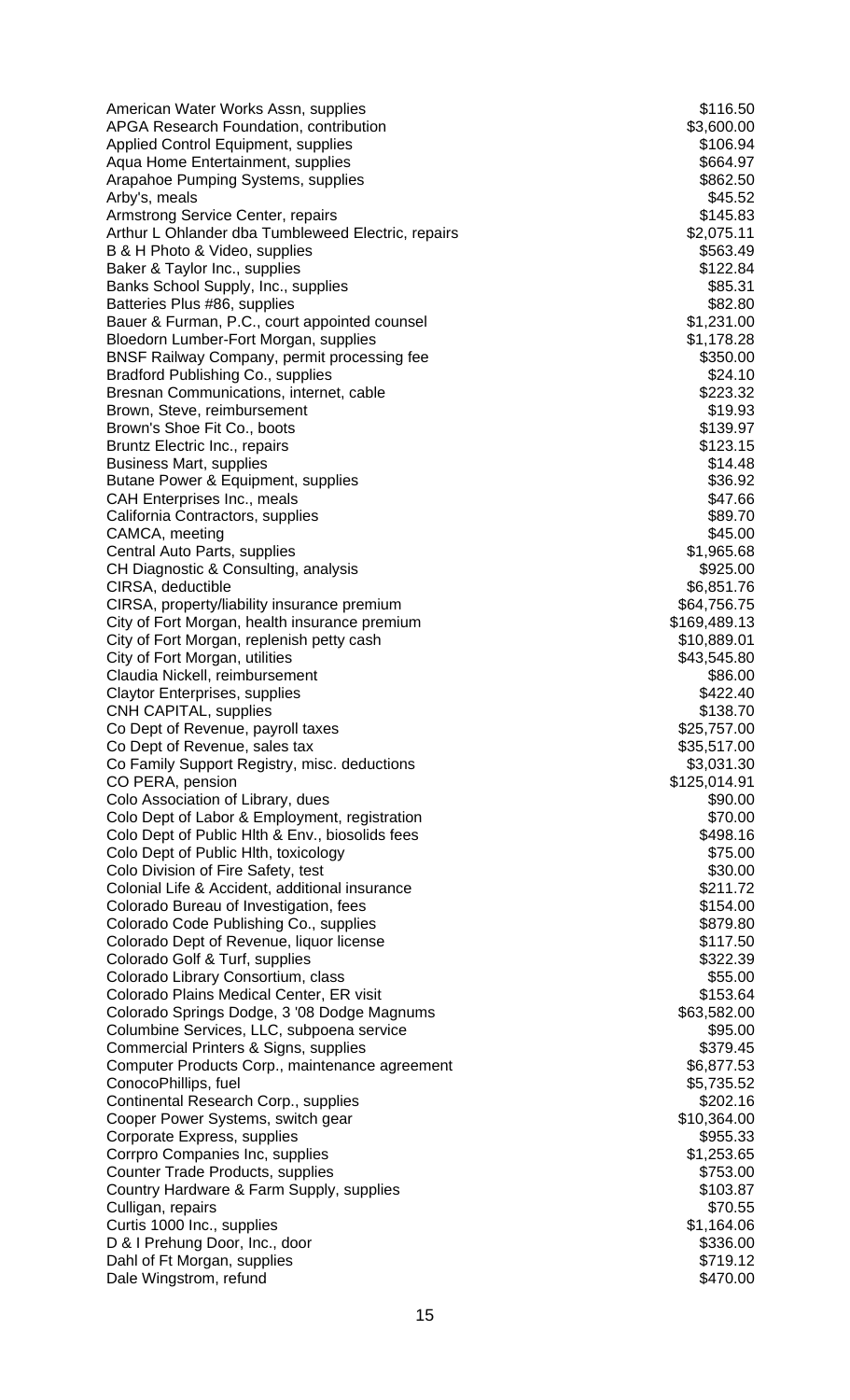| Dana Kepner Company, supplies                                                         | \$7,064.80                   |
|---------------------------------------------------------------------------------------|------------------------------|
| David J Baessler, sprinkler service                                                   | \$50.00                      |
| Dell Marketing L.P., supplies                                                         | \$9,135.58                   |
| Delta Oilfield Tank Co. LLC, building permit fee                                      | \$42,410.00                  |
| Denver Newspaper Agency, subscription                                                 | \$109.95<br>\$88.87          |
| Diamond Vogel Paint Center, supplies<br>Digital Retirement Solutions, pension         | \$44,682.34                  |
| Dillinger, Michael D., reimbursement                                                  | \$14.69                      |
| Direct Safety Company, supplies                                                       | \$202.30                     |
| Discount Tire of Ft. Morgan, repairs/supplies                                         | \$225.95                     |
| Don's Body & Paint, Inc., repairs                                                     | \$1,324.00                   |
| Doug Fisher, consulting                                                               | \$600.00                     |
| Doug Schossow, refund overpayment                                                     | \$47.60                      |
| Drinking Fountain Doctor, repairs                                                     | \$53.50                      |
| E & G Terminal, Inc., supplies                                                        | \$159.45                     |
| Eagle One Golf Products, supplies                                                     | \$229.01                     |
| Easy Picker Golf Products, supplies                                                   | \$289.22                     |
| Edwards Flowerland & Groc., groceries                                                 | \$237.83                     |
| Edwin S. Chapin, contracted labor                                                     | \$112.60                     |
| Endress + Hauser Inc., supplies                                                       | \$4,280.40                   |
| Erin Roop, fitness instructor                                                         | \$139.80                     |
| <b>Essential Safety Products, supplies</b>                                            | \$93.79                      |
| <b>Exponential Engineering, professional services</b>                                 | \$500.00                     |
| Falcon Laboratories, Inc., supplies                                                   | \$424.74                     |
| Farmers State Bank, CD's                                                              | \$600,000.00                 |
| Farmers State Bank, payroll taxes                                                     | \$89,039.02                  |
| Farmers State Bank, water bond payment                                                | \$150,015.00                 |
| Faronics Technologies USA, supplies<br><b>Farwest Corrosion Control Co., supplies</b> | \$180.93<br>\$539.06         |
| <b>Fastenal Company, supplies</b>                                                     | \$104.48                     |
| Ferguson Enterprises Inc., supplies                                                   | \$5,451.80                   |
| Fire & Police Pension Assoc., contribution                                            | \$6,376.25                   |
| First Aid 2000, supplies                                                              | \$145.70                     |
| First Class Security System, security system monitoring                               | \$192.01                     |
| Flat River Agri Inc., supplies                                                        | \$5.95                       |
| Fleet Services, fuel                                                                  | \$380.32                     |
| Flo-Controls, Inc., supplies                                                          | \$681.00                     |
| Fort Morgan Auto Center, supplies                                                     | \$32.18                      |
| Fort Morgan Chamber of Commerce, class                                                | \$11.00                      |
| Fort Morgan Golf Course, meals                                                        | \$308.00                     |
| Fort Morgan Medical Group, labs/shots                                                 | \$520.00                     |
| Fort Morgan Municipal Court, return check charge                                      | \$4.00                       |
| Fort Morgan Paint Bucket, supplies                                                    | \$147.62                     |
| Fort Morgan Reservoir & Irrigation Co., water                                         |                              |
| assessment                                                                            | \$16,519.84                  |
| Fort Morgan Rotary Club, dues                                                         | \$136.00                     |
| Fort Morgan School Dist RE-3, Baker field renovation<br>Fort Morgan State Bank, CD's  | \$165,220.00<br>\$450,000.00 |
| Fort Morgan Veterinary Clinic, euthanasia, office visits                              | \$354.19                     |
| Fort Morgan Volunteer Fire Dept, incident list                                        | \$740.00                     |
| Fortna Equipment Co., Inc., supplies                                                  | \$63.00                      |
| Foster Mfg Corp., power unit                                                          | \$8,830.68                   |
| Fox Valley Systems Inc., supplies                                                     | \$983.68                     |
| FPPA, accident/dismemberment policy                                                   | \$2,247.45                   |
| <b>Frontier Performance Lubricants, supplies</b>                                      | \$1,957.61                   |
| Ft. Morgan Ladies Golf Assoc., handicap fees                                          | \$220.00                     |
| Ft. Morgan Mens Golf Assn., handicap fees                                             | \$2,520.00                   |
| Fuller & Associates, supplies                                                         | \$1,361.26                   |
| G & K Services, uniform & rug cleaning                                                | \$2,954.39                   |
| GALLS, supplies                                                                       | \$167.99                     |
| Garretsons Sport Center, supplies                                                     | \$207.14                     |
| Gemplers Inc., supplies                                                               | \$39.00                      |
| Gilbert Marquez, cleaning service                                                     | \$200.00                     |
| GOVConnection, Inc., supplies                                                         | \$257.05                     |
| Graffs Turf Farms Inc., consulting                                                    | \$5,000.00                   |
| Graham Upholstery & Carpet Cleaning, sewer backup                                     |                              |
| cleaning                                                                              | \$1,686.20                   |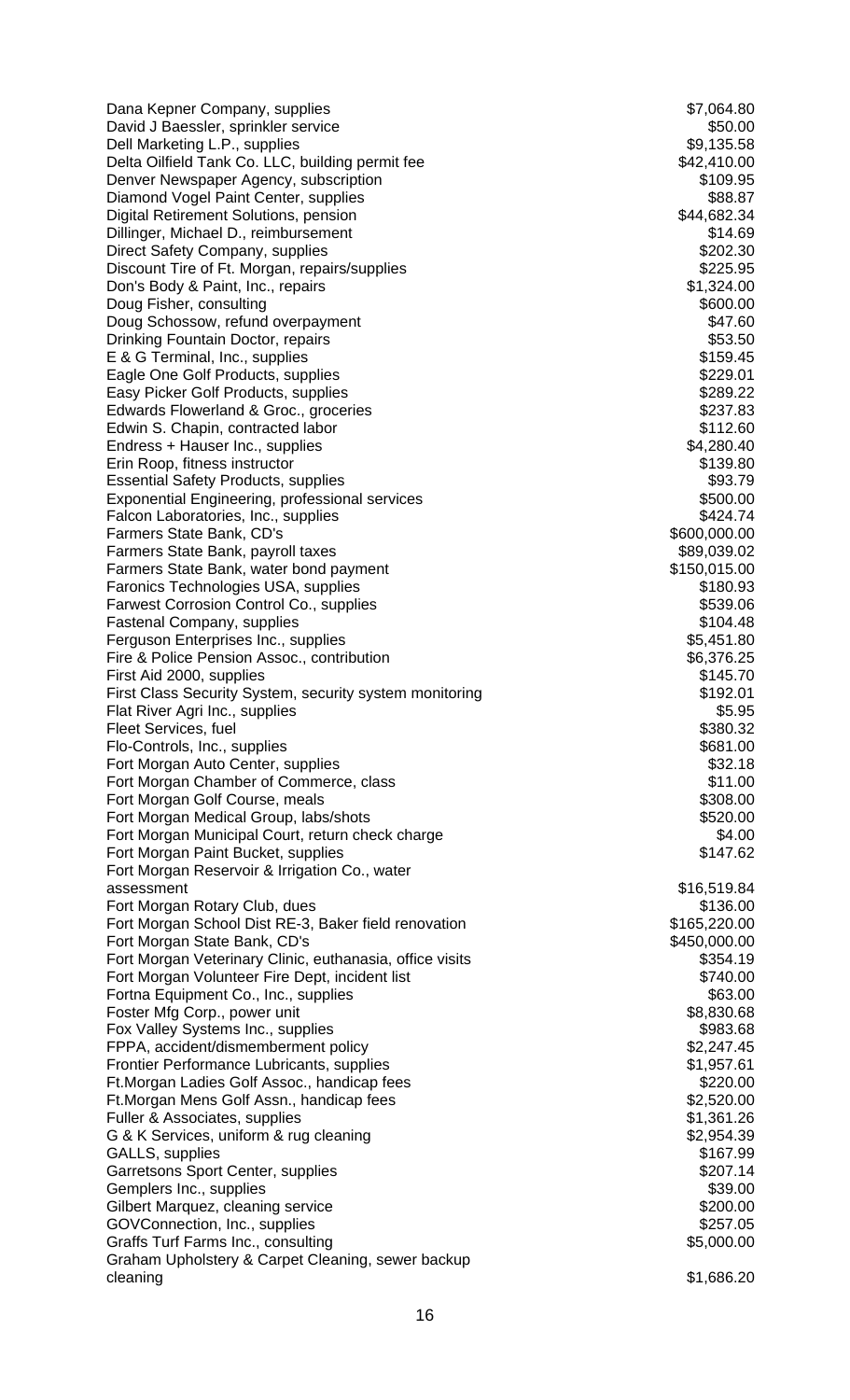| Grainger, supplies                                                         | \$1,599.36             |
|----------------------------------------------------------------------------|------------------------|
| Granit Bronz, name plaques                                                 | \$722.00               |
| Great Copier Service Inc., copies, qtrly charges                           | \$816.34<br>\$680.50   |
| Green Brothers Inc., supplies<br>Guardian, additional insurance            | \$6,685.76             |
| Gunnison County Sheriff's Office, class                                    | \$50.00                |
| Hach Company, supplies                                                     | \$426.46               |
| Handley Industries Inc., supplies                                          | \$29.22                |
| Harbart, Vernon, replenish petty cash                                      | \$107.35               |
| Headsets.com, supplies                                                     | \$73.95                |
| Heritage Flag & Banner, supplies                                           | \$388.00               |
| Hewlett-Packard Company, supplies                                          | \$140.00               |
| Hicks, Molly, reimbursement                                                | \$19.00                |
| High Country Beverage Corp., beer                                          | \$153.00               |
| Hill & Robbins P C, consulting                                             | \$58.94                |
| Hill Petroleum, fuel                                                       | \$1,909.88<br>\$172.50 |
| Hogan, Bruce, TKD instructor<br>Hotline Electrical Sales & Service, meters | \$7,680.00             |
| HR Specialist, subscription                                                | \$158.00               |
| HRH of Colorado, group medical                                             | \$10,000.00            |
| Humana Insurance Co. Inc., additional insurance                            | \$197.63               |
| HVH Transportation, Inc., supplies                                         | \$185.17               |
| IIM C, renewal                                                             | \$215.00               |
| IDEXX, supplies                                                            | \$486.13               |
| Impressions By Bird, LLC, supplies                                         | \$1,989.00             |
| Industrial Chem Lab, supplies                                              | \$370.94               |
| Ingmire-Phillips Insurance, treasurer bond                                 | \$2,500.00             |
| Ingram Book Company, supplies                                              | \$2,956.94             |
| International Code Council Inc., supplies                                  | \$42.45                |
| Interstate Battery, supplies<br>ISA, certification test                    | \$169.90<br>\$125.00   |
| Jackson Lake Reservoir & Irrigation, water assessment                      | \$2,250.45             |
| JC Golf Accessories, supplies                                              | \$1,992.63             |
| Jeff Ashbrook, sub-floor                                                   | \$1,181.25             |
| J-M Manufacturing Co., Inc., supplies                                      | \$1,950.00             |
| Johnson, Holscher & Company, progressive billing audit                     | \$3,500.00             |
| Katherine A. Dines, performance                                            | \$350.00               |
| Kay Jan Inc, cab encloser                                                  | \$2,088.19             |
| Kent Adhesive Products Co., supplies                                       | \$174.88               |
| Kentec Communications Inc., domain hosting                                 | \$379.45               |
| KFTM/KBRU, ads                                                             | \$556.00               |
| Kinetic Leasing, sweeper lease payment                                     | \$8,412.00             |
| Kintronics, Inc., supplies<br>Kiowa Eye Care Center, safety glasses        | \$835.32<br>\$306.00   |
| Kirkendall, Mike, reimbursement                                            | \$93.00                |
| Kopit, Bett, program                                                       | \$650.00               |
| Kriz Davis Company, supplies                                               | \$2,083.77             |
| KSIR-AM/KPRB-FM Radio, ads                                                 | \$146.50               |
| L & L Environmental, Inc., environmental services                          | \$1,835.00             |
| L L Johnson Distributing, supplies                                         | \$3,647.32             |
| Language Line Services, interpret service                                  | \$191.66               |
| Larson, Angela, refund                                                     | \$11.84                |
| Lexis Nexis, filing fees                                                   | \$13.70                |
| Linda F Howell, TKD instructor                                             | \$172.50               |
| Link Dynamics, CISCO maintenance/consulting                                | \$20,427.00            |
| Loren Sharp, reimbursement<br>M & M Cooperative, supplies                  | \$47.24<br>\$1,458.05  |
| M E A N, purchased power                                                   | \$878,412.31           |
| Maria Perez-Lucas, refund                                                  | \$50.00                |
| Masek Golf Car Company, supplies                                           | \$104.50               |
| Matthew Bender & Co. Inc., supplies                                        | \$85.60                |
| Maverick's Grill, meals                                                    | \$30.67                |
| Maxey Aquatics, class                                                      | \$630.00               |
| McDonald Physical Therapy, pre-employment                                  | \$300.00               |
| McFarland Cascade, supplies                                                | \$9,938.00             |
| McFeeders Realty, Appraisal & Mngmt, appraisal                             | \$1,100.00             |
| Mclaughlin Water Engineering, Barlow Rd Lift Station #6                    | \$865.35               |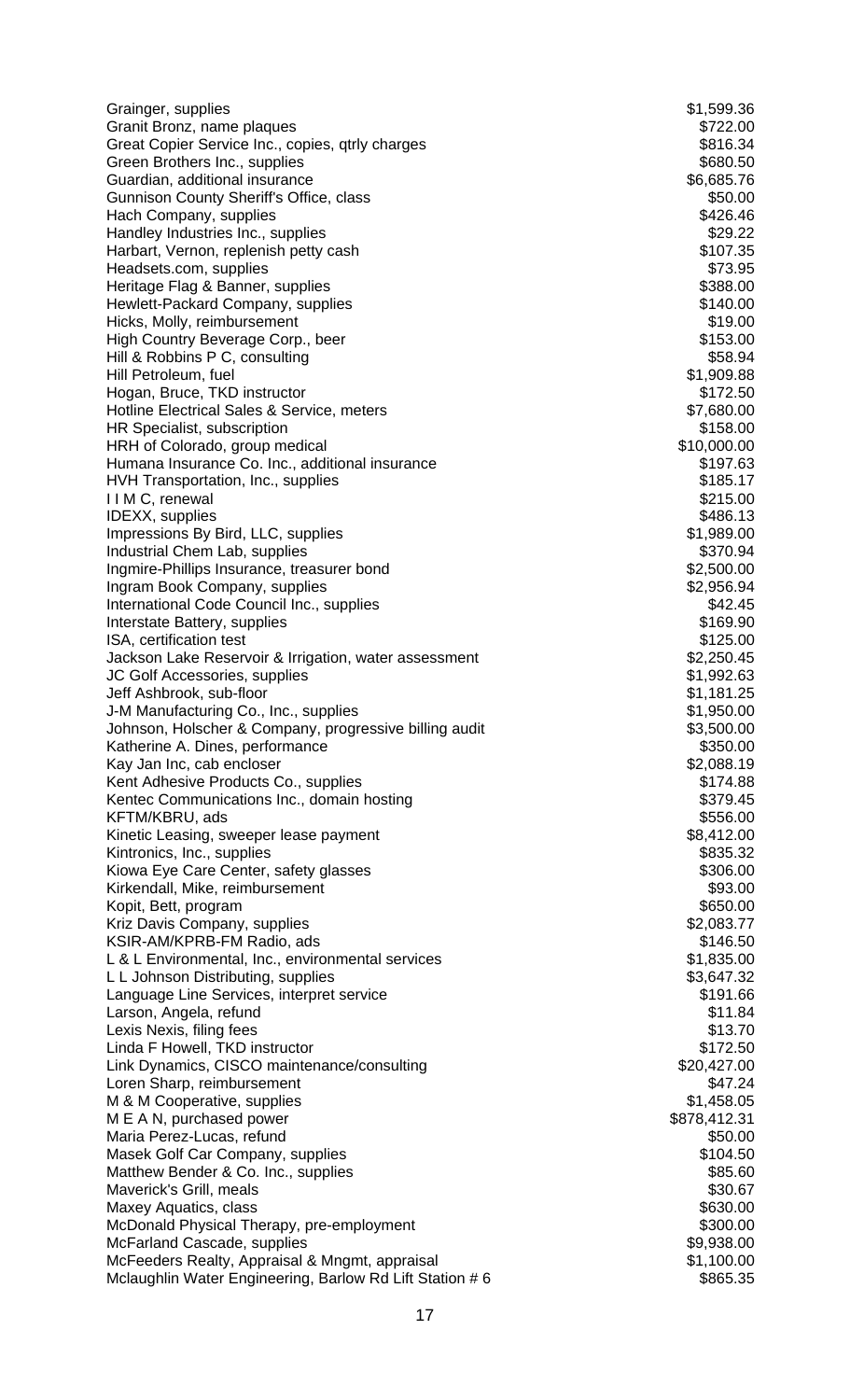| Medco Supply Company, supplies                                                    | \$51.35                   |
|-----------------------------------------------------------------------------------|---------------------------|
| Merrill, Patrick, reimbursement                                                   | \$7.00                    |
| Midwest Gas & Grocery, LLC, fuel                                                  | \$8,777.14                |
| Midwest Laboratories, Inc., sludge testing<br>Midwestern Millwright, supplies     | \$201.71<br>\$300.86      |
| Miller, Kevin, reimbursement                                                      | \$13.72                   |
| Millipore Corporation, supplies                                                   | \$2,341.67                |
| Model Cleaners Inc., drycleaning                                                  | \$377.50                  |
| Morgan Community College, classes                                                 | \$290.73                  |
| Morgan County Central Services, fuel                                              | \$3,664.47                |
| Morgan County Clerk & Recorder, copies                                            | \$13.00                   |
| Morgan County Clerk & Recorder, liquor license,<br>background fee                 | \$407.50                  |
| Morgan County Dept Solid Waste, landfill charges                                  | \$21,182.40               |
| Morgan County General Fund, phone charges                                         | \$76.16                   |
| Morgan County Government, video service                                           | \$640.00                  |
| Morgan County Memorials, memorial bench                                           | \$275.00                  |
| Morgan County Rural Electric Assoc., utilities                                    | \$4,757.33                |
| Morgan Cty Quality Water, utilities                                               | \$187.45                  |
| Motorola Inc, communication equipment<br>Motorola Inc., radios                    | \$5,690.00                |
| Mountain States Pipe & Suply, supplies                                            | \$33,312.00<br>\$3,725.62 |
| Mr. D's Ace Home Center, supplies                                                 | \$2,035.13                |
| Murdoch's Farm/Ranch Supply, supplies                                             | \$879.69                  |
| Mustangs Fuel & Car Wash, fuel/car washes                                         | \$816.01                  |
| N A S R O, dues                                                                   | \$40.00                   |
| Nation Engineering Service, consulting                                            | \$1,750.00                |
| National Public Gas Agency, purchased gas                                         | \$452,343.09              |
| Nationstar Mortgage, LLC, testing<br>NCL of Wisconsin, Inc., supplies             | \$42.97<br>\$185.77       |
| Nebr Municipal Power Pool, dues                                                   | \$3,348.84                |
| Neopost Leasing, lease payment                                                    | \$502.38                  |
| Neve's Uniforms Inc., uniforms                                                    | \$74.95                   |
| Newco Incorporated, supplies                                                      | \$204.28                  |
| Noble Strand, supplies                                                            | \$822.72                  |
| Northern Colorado Paper, supplies                                                 | \$1,212.19                |
| Northern Safety Co Inc., supplies                                                 | \$156.85                  |
| OCPO, licenses<br>Office Depot Card Plan, supplies                                | \$235.00<br>\$640.56      |
| P B S, supplies                                                                   | \$61.15                   |
| Pahl Architecture, professional services                                          | \$260.00                  |
| Parker Ag Services LLC, haul sludge                                               | \$10,409.84               |
| Part Smart Carquest, supplies                                                     | \$600.99                  |
| Patricia L. Bennett, contracted labor                                             | \$166.60                  |
| PayFlex Systems USA, Inc. admin fee                                               | \$460.00                  |
| PayFlex Systems USA, Inc., sect 125 plan                                          | \$10,871.43<br>\$612.20   |
| Pepsi-Cola, pop<br>PERA 401K, contributions                                       | \$15,206.16               |
| Pets R People Too, shipping/supplies                                              | \$331.61                  |
| Ping Inc., supplies                                                               | \$461.50                  |
| Pinnacol Assurance, deductibles                                                   | \$690.65                  |
| Pioneer Distributing, beer                                                        | \$72.65                   |
| Pitney Bowes Inc., rental                                                         | \$70.80                   |
| Polydyne, Inc., supplies                                                          | \$1,056.00                |
| Porter Lee Corporation, supplies<br>Pre-Paid Legal Services, additional insurance | \$146.00<br>\$283.00      |
| Procunier, Ken, reimbursement                                                     | \$15.99                   |
| Public Safety Center, Inc., supplies                                              | \$306.07                  |
| Quad County Plumbing & Heating, rod sewer                                         | \$200.00                  |
| Quest Diagnostics, pre-employment                                                 | \$542.00                  |
| Quest Inc., supplies                                                              | \$110.98                  |
| Qwest, telephone                                                                  | \$3,288.86                |
| R & R Products Inc., supplies                                                     | \$326.27                  |
| Ransom Boone Excavating, water tap main                                           | \$350.00<br>\$48.00       |
| Redwood Toxicology Lab Inn., toxicology<br>Rhoades, Jonathan M., reimbursement    | \$145.24                  |
| Richardson, Tonya, reimbursement                                                  | \$45.06                   |
|                                                                                   |                           |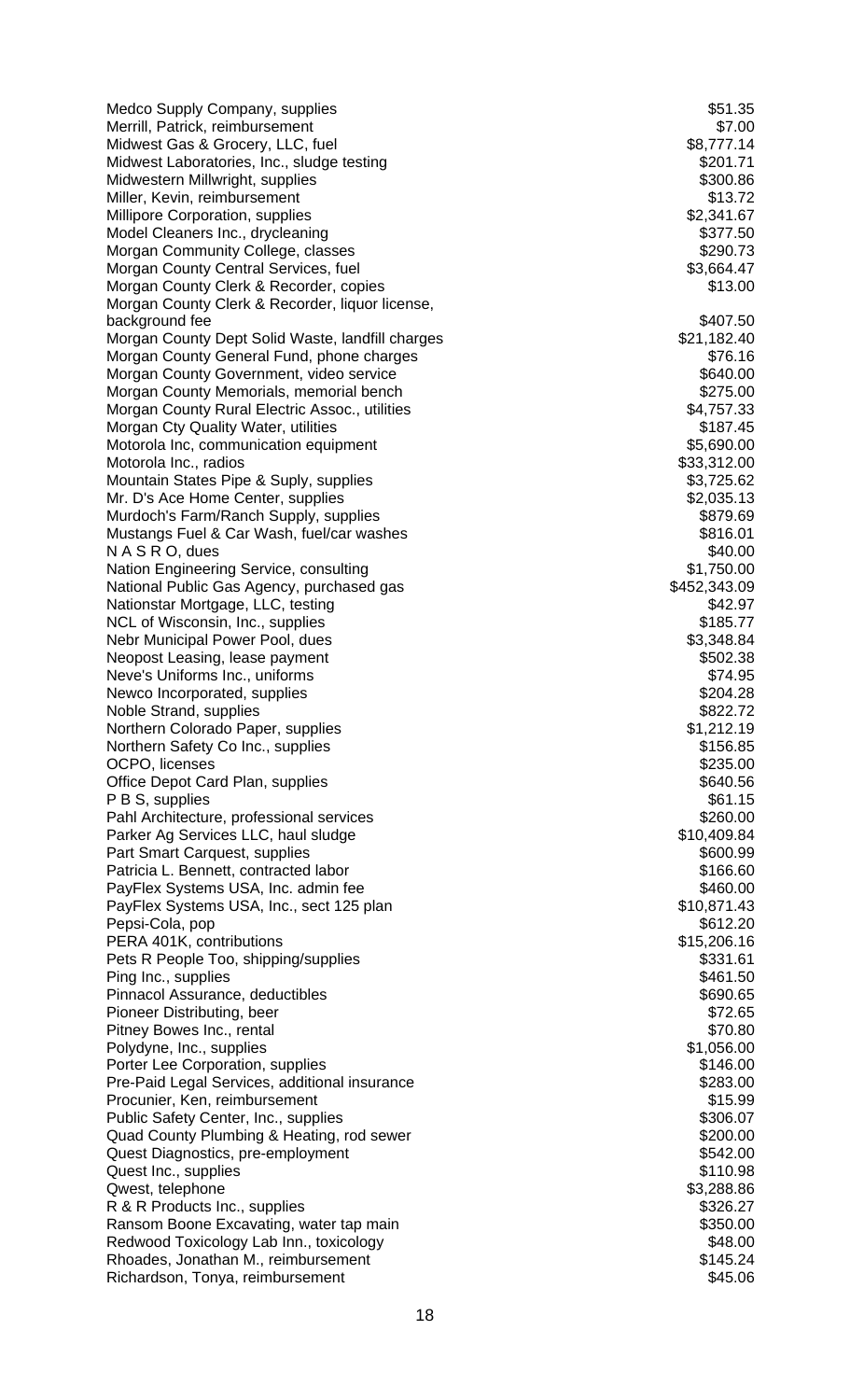| Riverside Co Dept of Child Service, misc. deduction                                                    | \$390.00             |
|--------------------------------------------------------------------------------------------------------|----------------------|
| Riverside Irrigation Dist., CBT units leased                                                           | \$156,403.81         |
| Ruders HVAC+, A/C unit                                                                                 | \$4,200.00           |
| Rudy's GTO, fuel                                                                                       | \$138.50             |
| Ruhl Distributing Company, supplies                                                                    | \$890.67             |
| Ruppel's Auto & Truck Repair, repairs                                                                  | \$661.81<br>\$149.25 |
| Ryan Herco Products Corp., supplies<br>S D Myers, oil testing                                          | \$2,621.00           |
| Safety & Construction Supply Co., supplies                                                             | \$499.51             |
| Sailsbery Supply Company, supplies                                                                     | \$175.90             |
| Scott Aviation, FBO fees                                                                               | \$12,000.00          |
| Scott Aviation, fuel                                                                                   | \$293.40             |
| Sears Commercial One, supplies                                                                         | \$179.99             |
| Service Master, janitorial service                                                                     | \$3,050.00           |
| Shelly Vasquez, refund                                                                                 | \$25.00              |
| Sherwin-Williams, supplies                                                                             | \$261.21             |
| Sheryl Groves, TKD instructor                                                                          | \$172.50             |
| Shooters Emporium, supplies                                                                            | \$59.95              |
| <b>Simplot Partners, supplies</b>                                                                      | \$13,671.00          |
| Skyhawke Technologies LLC, supplies                                                                    | \$699.11             |
| Southside Lateral Company, water assessment                                                            | \$840.00             |
| Specialty B. Sales, Inc., supplies                                                                     | \$385.04             |
| Star Athletic Club, membership dues                                                                    | \$419.84             |
| State of Colorado/DoIT, frame/ATM service                                                              | \$1,076.89           |
| Stuart C Irby Co, supplies                                                                             | \$479.46<br>\$772.29 |
| Sunrise Environmental Scientific, supplies<br>Tadolini, Christina, reimbursement                       | \$6.33               |
| TCI Tire Centers, repairs/tires                                                                        | \$689.50             |
| TechDepot, supplies                                                                                    | \$26.68              |
| TeleManagement Systems, Inc., supplies                                                                 | \$225.00             |
| The Flower Petaler, plant                                                                              | \$30.00              |
| The Fort Morgan Times, ads                                                                             | \$6,214.74           |
| The Paper Chase, subpoena service                                                                      | \$35.00              |
| Theresa Schreiner, refund                                                                              | \$10.00              |
| Thomas Survey Services, survey service                                                                 | \$330.00             |
| ThyssenKrupp Elevator, maintenance                                                                     | \$705.63             |
| <b>TITLEIST, supplies</b>                                                                              | \$2,073.63           |
| Themec Company, Inc., supplies                                                                         | \$302.25             |
| Tolin Mechanical Systems, service contract                                                             | \$249.00             |
| Top Door, Inc., repairs                                                                                | \$299.50             |
| <b>Tri-Anim Health Services, supplies</b>                                                              | \$190.50             |
| Tri-Pacific Supply Inc., supplies                                                                      | \$786.07             |
| Underwriters Laboratories, supplies                                                                    | \$345.00             |
| Union Colony Protective Services, Inc., security services<br>Unique Embroidery & Engraving, embroidery | \$742.50<br>\$685.50 |
| United Parcel Service, shipping                                                                        | \$22.04              |
| United Way of Morgan County, contributions                                                             | \$242.00             |
| Univar USA Inc., supplies                                                                              | \$6,878.00           |
| UNUM Provident, life insurance premium                                                                 | \$2,654.08           |
| US FoodService, Inc., food                                                                             | \$1,500.06           |
| <b>USABlueBook, supplies</b>                                                                           | \$774.25             |
| <b>USIS Commercial Services, testing</b>                                                               | \$60.00              |
| Utility Notification, locate tickets                                                                   | \$203.68             |
| Vance Brothers, Inc., supplies                                                                         | \$266.75             |
| Verizon Wireless, monthly service                                                                      | \$402.30             |
| Vermeer Sales and Service, supplies                                                                    | \$2,492.00           |
| Viaero Wireless, monthly service                                                                       | \$965.45             |
| Victim Services Program, victim service fees                                                           | \$360.00             |
| Vision Service Plan (CO), additional insurance                                                         | \$2,717.20           |
| VWR International, Inc., supplies                                                                      | \$61.31              |
| W B Supply Company, supplies                                                                           | \$47.04              |
| Wagner Rents, pump rental                                                                              | \$130.00             |
| Wal-Mart, supplies                                                                                     | \$1,956.33           |
| <b>Warehouse Supply, supplies</b>                                                                      | \$173.44<br>\$497.15 |
| Waste Management of N E C, trash service<br>Water Environment Fed., renewals                           | \$138.00             |
| Water Treatment Chemicals, chemicals                                                                   | \$20,137.10          |
|                                                                                                        |                      |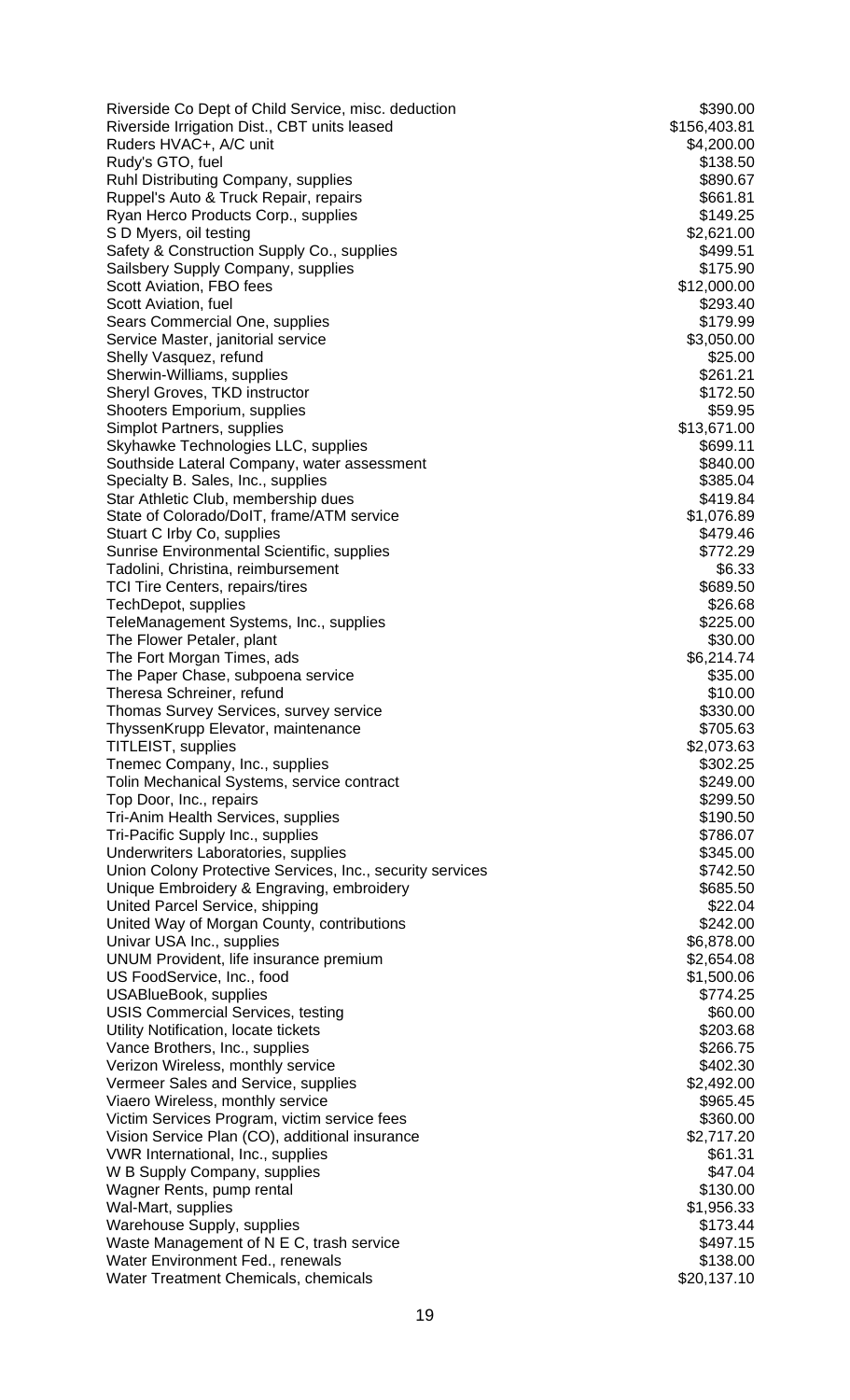| <b>Weld County Garage, repairs</b>             | \$420.31       |
|------------------------------------------------|----------------|
| Wells, Jeffrey, reimbursement                  | \$53.50        |
| Wern Air Inc., repairs                         | \$310.00       |
| <b>Wesco Distribution Inc, supplies</b>        | \$6,442.00     |
| West Group Payment Center, supplies            | \$36.00        |
| West Payment Center, information charges       | \$296.60       |
| Westcrete Concrete Const., concrete work       | \$1,706.63     |
| Westek Rental LLC, rental                      | \$285.00       |
| Western Area Power Admin, purchased power      | \$221,327.94   |
| <b>Western Hydro Corporation, supplies</b>     | \$82.15        |
| Western United Electric Supply Co., supplies   | \$497.05       |
| <b>Wheatland Fire Equipment, supplies</b>      | \$370.18       |
| Wiggins Super's, supplies                      | \$8.95         |
| Wiggins Telephone Association, monthly service | \$145.08       |
| Willis, Jim, refund Pinnacol                   | \$600.00       |
| Wilson Golf Division, supplies                 | \$339.90       |
| Wireless Advanced Comm, supplies               | \$944.87       |
| Wireless Advanced Comm., maintenance           | \$5,525.25     |
| Xcel Energy, utilities                         | \$3,220.29     |
| Xerox Corporation, base charge                 | \$369.05       |
| Young, Tara, fitness instructor                | \$186.00       |
| Zane Gilmer, contracted labor                  | \$175.82       |
| Zarbock, Jim, reimbursement                    | \$50.00        |
| Total Disbursements - April 2008               | \$4,318,125.30 |
|                                                |                |

# **Payroll Report – April 2008**

| ALBRANDT,HERMAN,E         | \$1,640.10 | CANTIN, STEPHEN, J   | \$201.43   |
|---------------------------|------------|----------------------|------------|
| ALBRANDT, HERMAN, E       | \$1,640.10 | CARR, LARRY, B       | \$1,451.57 |
| ARNDT, DAVID, A           | \$1,373.51 | CARR, LARRY, B       | \$1,438.57 |
| ARNDT, DAVID, A           | \$1,489.54 | CASTRUP, JEFFREY, L  | \$254.15   |
| ARROYO, MIGUEL, H         | \$700.73   | CAWLEY, DAVID, WAYNE | \$652.58   |
| ARROYO, MIGUEL, H         | \$693.17   | CAWLEY, DAVID, WAYNE | \$561.59   |
| BAIN, JOHN, D             | \$1,762.79 | CELESTINO, GILBERT   | \$754.53   |
| BAIN, JOHN, D             | \$1,886.08 | CELESTINO, GILBERT   | \$665.62   |
| <b>BAQUERA, GUILLERMO</b> | \$47.55    | CHURCH, MITCHELL, M  | \$740.56   |
| BASS, SHEILA, R           | \$911.04   | CHURCH, MITCHELL, M  | \$684.88   |
| BASS, SHEILA, R           | \$867.95   | CHWIEDOR, LUKE, R    | \$875.57   |
| BEHRENDS, TONY, R         | \$1,128.41 | CHWIEDOR, LUKE, R    | \$878.04   |
| BEHRENDS, TONY, R         | \$1,042.01 | CLARK, MARK, C       | \$1,242.09 |
| BLACK, MARK, R            | \$862.50   | CLARK, MARK, C       | \$1,242.09 |
| BLACK, MARK, R            | \$829.84   | COFFIN, CLINTON, M   | \$1,164.04 |
| BOEHM, MILTON, L, III     | \$1,000.42 | COFFIN, CLINTON, M   | \$1,132.86 |
| BOEHM, MILTON, L, III     | \$962.81   | COOK,CORY, V         | \$817.67   |
| BOSLEY, CATHERINE, C      | \$988.68   | COOK,CORY,V          | \$957.04   |
| BOSLEY, CATHERINE, C      | \$905.78   | COOK, ERIK, A        | \$906.29   |
| BOSTRON, CHRISTINA, R     | \$914.89   | COOK, ERIK, A        | \$878.40   |
| BOSTRON, CHRISTINA, R     | \$919.63   | COOLEY, ESTHER, R    | \$131.24   |
| <b>BOWER, ROCKY</b>       | \$1,516.90 | COOLEY, ESTHER, R    | \$131.24   |
| <b>BOWER, ROCKY</b>       | \$1,487.02 | COOPER, NIKKIE, A    | \$1,007.65 |
| BRACKETT, CYNTHIA, L      | \$1,193.99 | COOPER, NIKKIE, A    | \$1,007.65 |
| BRACKETT, CYNTHIA, L      | \$1,193.99 | <b>COUP,KURT</b>     | \$1,062.32 |
| BRAGG, ROBERT, E          | \$861.54   | <b>COUP,KURT</b>     | \$1,008.11 |
| BRAGG, ROBERT, E          | \$874.83   | COVEY, ROBERT, V     | \$874.34   |
| BRENEMAN, KENNETH, D, JR  | \$1,620.32 | COVEY, ROBERT, V     | \$828.79   |
| BRENEMAN, KENNETH, D, JR  | \$1,320.29 | CRONE, JARED, R      | \$1,483.24 |
| BRETZ, BARBARA, J         | \$799.98   | CRONE, JARED, R      | \$1,483.24 |
| BRETZ, BARBARA, J         | \$887.91   | CRONE, JENNIFER, M   | \$1,005.86 |
| BRISTOL, DUANE, D         | \$1,581.28 | CRONE, JENNIFER, M   | \$982.93   |
| BRISTOL, DUANE, D         | \$1,492.62 | CROSBY, DENISE, K    | \$833.22   |
| BROST, COLLETTE, J        | \$1,109.84 | CROSBY, DENISE, K    | \$888.37   |
| BROST, COLLETTE, J        | \$945.38   | DARNELL, JACK, L     | \$184.70   |
| BROWN, STEVEN, J          | \$1,228.24 | DAVIS, THOMAS, L     | \$1,756.31 |
| BROWN, STEVEN, J          | \$1,614.35 | DAVIS, THOMAS, L     | \$1,740.21 |
| CANTIN, BRIAN, J          | \$1,408.89 | DEAL, SHAROL, LYN    | \$90.55    |
| CANTIN, BRIAN, J          | \$1,490.12 | DEWEY, ALFRED, A     | \$924.15   |
| CANTIN, STEPHEN, J        | \$224.64   | DEWEY, ALFRED, A     | \$879.46   |
|                           |            |                      |            |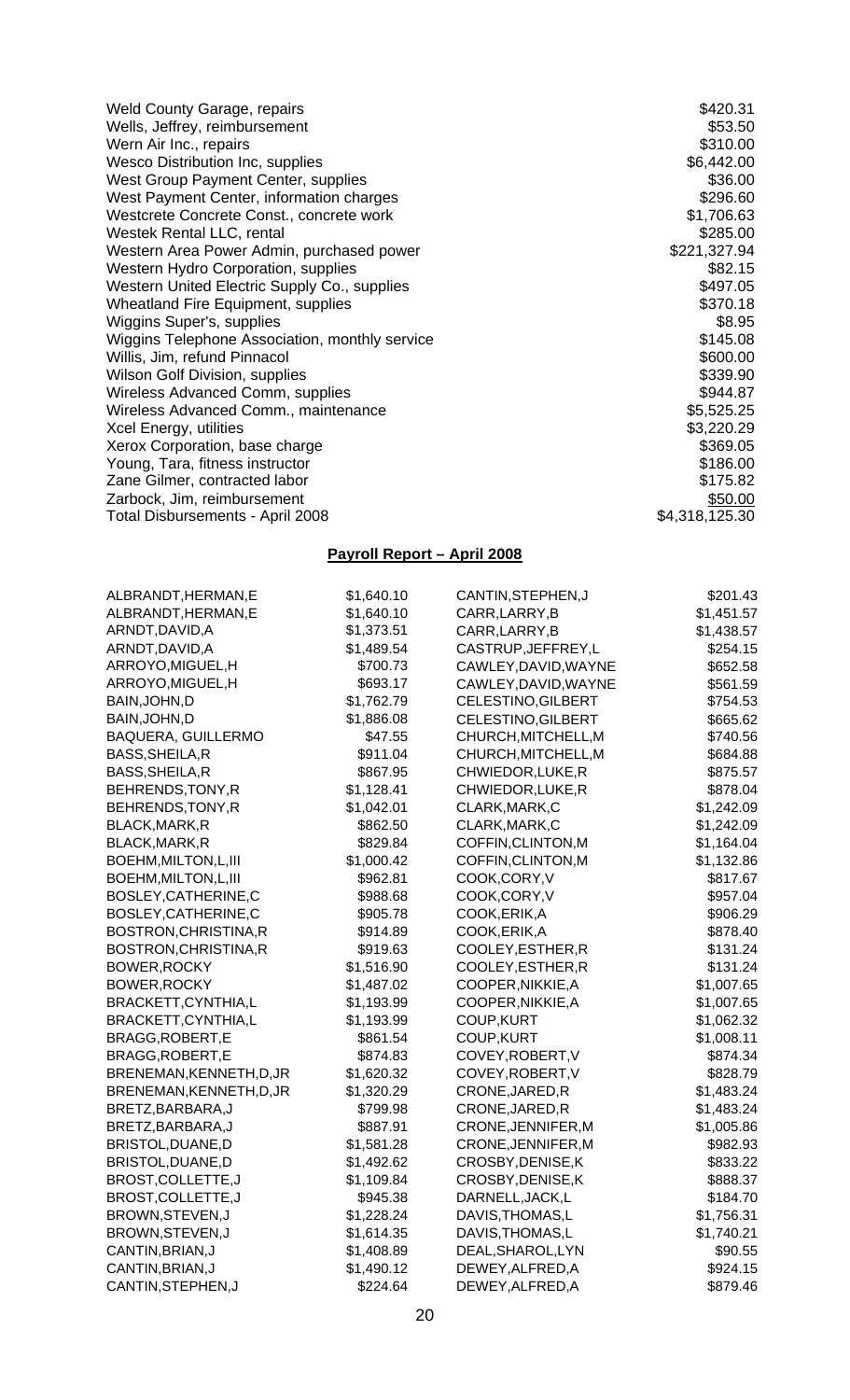| DIAZ, JOSIE, M         | \$1,079.99 | HAMILTON, CORY, R      | \$1,048.65 |
|------------------------|------------|------------------------|------------|
| DIAZ, JOSIE, M         | \$1,079.99 | HARBART, VERNON, E     | \$1,292.17 |
| DIENER, POLLY, A       | \$304.52   | HARBART, VERNON, E     | \$1,292.17 |
| DILLINGER, MICHAEL, D  | \$842.61   | HARNED, HARRY, R       | \$1,072.04 |
| DILLINGER, MICHAEL, D  | \$878.13   | HARNED, HARRY, R       | \$969.55   |
| DIXON, JENNIFER, ANN   | \$665.39   | HARTBERGER, DOMINIC, L | \$27.02    |
|                        |            |                        |            |
| DIXON, JENNIFER, ANN   | \$596.37   | HASTINGS, DANIEL, J    | \$853.58   |
| DOLL, ROGER, L         | \$1,433.36 | HASTINGS, DANIEL, J    | \$887.65   |
| DOLL, ROGER, L         | \$1,378.70 | HEATON, TERRY, R       | \$1,172.70 |
| DOUGLAS, RYAN, R       | \$1,023.93 | HEATON, TERRY, R       | \$1,845.50 |
| DOUGLAS, RYAN, R       | \$1,010.98 | HECKER, CHRISTIAN, J   | \$465.54   |
| DREESSEN, GARY, L      | \$1,642.83 | HECKER, CHRISTIAN, J   | \$390.50   |
|                        | \$1,611.63 | HECKER, MICHAEL, E     | \$1,893.81 |
| DREESSEN, GARY, L      |            |                        |            |
| DUKE, DOAK             | \$1,222.70 | HECKER, MICHAEL, E     | \$1,660.74 |
| DUKE, DOAK             | \$1,209.69 | HICKS, MOLLY, D        | \$947.45   |
| DUNEHOO, ANDREW, L     | \$1,064.59 | HICKS, MOLLY, D        | \$938.35   |
| DUNEHOO, ANDREW, L     | \$1,011.32 | HOBBS, CHARLES, M      | \$1,164.32 |
| EDDY, GARY, AARON      | \$1,612.27 | HOBBS, CHARLES, M      | \$1,142.39 |
| EDDY, GARY, AARON      | \$1,584.87 | HOFF, CAROLE, B        | \$592.35   |
|                        |            |                        |            |
| ELLIOTT, LINDA, SUE    | \$1,031.25 | HOFF, CAROLE, B        | \$607.45   |
| ELLIOTT, LINDA, SUE    | \$999.08   | HOFMAN, DOUGLAS, DALE  | \$1,488.41 |
| ENGLISH, FELICIA, A    | \$1,179.90 | HOFMAN, DOUGLAS, DALE  | \$1,470.23 |
| ENGLISH, FELICIA, A    | \$1,179.90 | HOLBECK, CHARLENE, J   | \$185.07   |
| ERICKSON, PAUL, D      | \$1,451.79 | HOLBECK, CHARLENE, J   | \$387.38   |
| ERICKSON, PAUL, D      | \$1,268.28 | HOLDEN, SONJA, L       | \$540.72   |
|                        |            |                        |            |
| ERTLE, ANDREA, E       | \$413.63   | HOLDEN, SONJA, L       | \$522.47   |
| ERTLE, ANDREA, E       | \$413.63   | HOLT, MARY, A          | \$913.66   |
| EURICH, VINCENT, CRAIG | \$1,656.74 | HOLT, MARY, A          | \$894.70   |
| EURICH, VINCENT, CRAIG | \$1,870.40 | HORST, ELDON, R        | \$932.65   |
| EURICH, YOLANDA, L     | \$1,193.35 | HORST, ELDON, R        | \$919.65   |
| EURICH, YOLANDA, L     | \$1,063.41 | HORST, KAYLA, D        | \$186.95   |
| EVINS, ROBERT, H       | \$1,437.44 | HOSIER, DARELD         | \$1,171.25 |
|                        |            |                        |            |
| EVINS, ROBERT, H       | \$1,424.43 | HOSIER, DARELD         | \$1,171.25 |
| EYESTONE, BEVERLY, J   | \$289.76   | HOSIER, MICHAEL, L     | \$1,077.15 |
| EYESTONE, BEVERLY, J   | \$289.76   | HOSIER, MICHAEL, L     | \$1,099.42 |
| FAJARDO, JACOB, K      | \$1,287.63 | HOWARD, BETHRY JAN     | \$20.66    |
| FAJARDO, JACOB, K      | \$1,462.23 | HOWARD, BETHRY JAN     | \$22.24    |
| FAZ, ELISEO            | \$642.08   | JANSMA, KENNETH, A     | \$1,127.80 |
| FAZ, ELISEO            | \$642.08   | JANSMA, KENNETH, A     | \$1,297.93 |
|                        |            |                        |            |
| FRASIER, CADY          | \$65.61    | JONES, PRISCILLA, K    | \$1,908.70 |
| FRASIER, CADY          | \$131.24   | JONES, PRISCILLA, K    | \$1,908.69 |
| FRIES, JANE, E         | \$1,055.76 | JURGEMEYER, MARNE, K   | \$1,290.12 |
| FRIES, JANE, E         | \$1,048.10 | JURGEMEYER, MARNE, K   | \$1,285.02 |
| FRITZLER, GARY, L      | \$981.09   | KABER, JOSHUA, A       | \$1,083.56 |
| FRITZLER, GARY, L      | \$1,098.27 | KABER, JOSHUA, A       | \$1,061.79 |
|                        | \$330.95   | KAISER, KAYE, K        | \$1,147.38 |
| FRYE, CYNTHIA, L       |            |                        |            |
| FRYE, CYNTHIA, L       | \$395.48   | KARAS, JONATHAN, P     | \$1,788.70 |
| GAGLIANO, ANTHONY, M   | \$1,147.29 | KARAS, JONATHAN, P     | \$2,063.50 |
| GAGLIANO, ANTHONY, M   | \$1,103.29 | KIRKENDALL, MICHAEL, E | \$1,181.92 |
| GARCIA, CARLOS, R      | \$435.72   | KIRKENDALL, MICHAEL, E | \$1,187.61 |
| GARCIA, CARLOS, R      | \$435.73   | KITZMAN, CAMILLA, A    | \$84.55    |
| GARCIA, WILLIAM, P     | \$1,118.01 | KITZMAN, CAMILLA, A    | \$236.24   |
|                        |            |                        |            |
| GARCIA, WILLIAM, P     | \$1,106.17 | KITZMAN, KATHERINE, A  | \$9.54     |
| GARVIN, SIMONE, F      | \$28.13    | KITZMAN, KATHERINE, A  | \$41.32    |
| GARVIN, SIMONE, F      | \$18.75    | KLASSEN, TAWNYA, M     | \$933.55   |
| GEARHART, VINCENT, P   | \$92.38    | KLASSEN, TAWNYA, M     | \$905.81   |
| GIVENS, DREW, A        | \$1,075.73 | KOPETZKY, ROBERT, E    | \$1,282.81 |
| GIVENS, DREW, A        | \$1,093.69 | KOPETZKY, ROBERT, E    | \$1,190.66 |
|                        |            |                        |            |
| GIVENS, MATTHEW, L     | \$1,254.81 | KORRELL, DAWN, L       | \$1,049.04 |
| GIVENS, MATTHEW, L     | \$1,241.81 | KORRELL, DAWN, L       | \$997.94   |
| GLEASON, MICHAEL, D    | \$913.58   | KURETICH, KEITH        | \$2,221.81 |
| GLEASON, MICHAEL, D    | \$913.58   | KURETICH, KEITH        | \$2,106.67 |
| GREENWOOD, TREVOR, S   | \$1,195.65 | LARSON, ANGELA, J      | \$937.48   |
| GREENWOOD, TREVOR, S   | \$1,195.65 | LARSON, ANGELA, J      | \$937.48   |
| GUGGENMOS, BRENDA, J   | \$1,136.67 | LATOSKI, DALENE, W     | \$591.81   |
|                        |            |                        |            |
| GUGGENMOS, BRENDA, J   | \$1,136.68 | LATOSKI, DALENE, W     | \$508.78   |
| HAMILTON, CORY, R      | \$1,048.65 | LEBSOCK,LISA,L         | \$504.87   |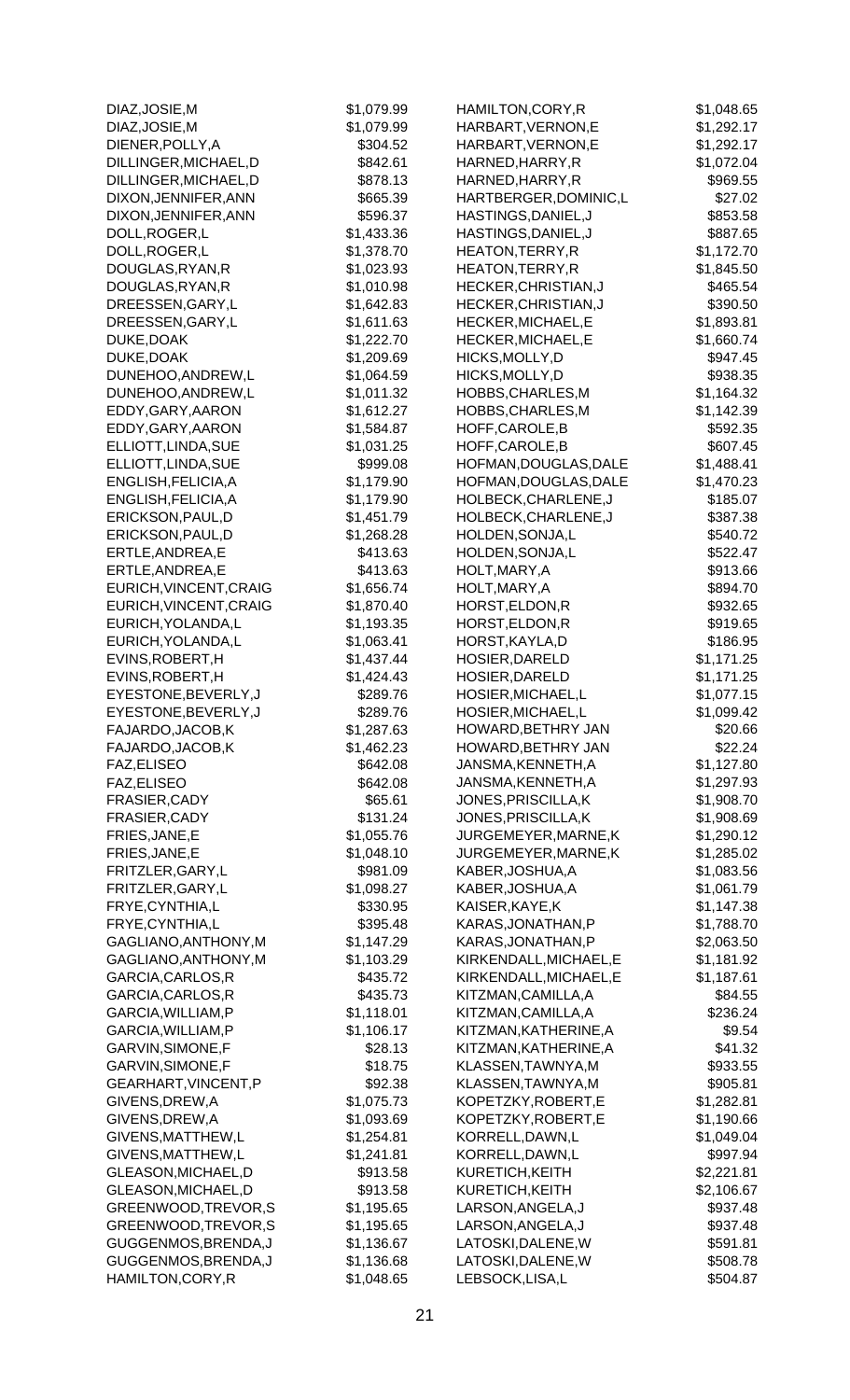| LEBSOCK,LISA,L         | \$504.87   | PROCUNIER, KEN         | \$1,675.38 |
|------------------------|------------|------------------------|------------|
| LEWIS, SHANNAN, K      | \$739.24   | PROCUNIER, KEN         | \$1,788.33 |
| LEWIS, SHANNAN, K      | \$742.73   | RAMSTETTER, JULIE, ANN | \$1,003.24 |
| LINDSEY, CURTIS, C     | \$1,153.68 | RAMSTETTER, JULIE, ANN | \$1,026.86 |
| LINDSEY, CURTIS, C     | \$877.21   | REEDER, DANIEL, J      | \$869.79   |
| LINTON, DOUGLAS, A     | \$1,797.40 | REEDER, DANIEL, J      | \$869.79   |
| LINTON, DOUGLAS, A     | \$1,774.48 | RICHARDSON, TONYA, S   | \$878.66   |
| LORENZINI, WILLIAM, D  | \$1,748.61 | RICHARDSON, TONYA, S   | \$871.01   |
| LORENZINI, WILLIAM, D  | \$1,532.50 | RICO, JORGE, JR        | \$754.78   |
|                        | \$1,405.26 | RICO, JORGE, JR        |            |
| LUCERO, DOMINICK, G    |            |                        | \$733.12   |
| LUCERO, DOMINICK, G    | \$1,195.34 | RIGGS, JASON, L        | \$1,176.12 |
| MALONE, TIMOTHY, A     | \$1,169.17 | RIGGS, JASON, L        | \$1,161.17 |
| MALONE, TIMOTHY, A     | \$1,130.16 | RODARTE, BERNARD       | \$1,007.86 |
| MARQUEZ, AMELIA, G     | \$606.34   | RODARTE, BERNARD       | \$1,007.85 |
| MASSENGALE, DAVID, M   | \$1,093.50 | RODRIGUEZ, FELIX, R    | \$1,232.23 |
| MASSENGALE, DAVID, M   | \$1,034.00 | RODRIGUEZ, FELIX, R    | \$1,191.69 |
| MCALISTER, TERRY, L    | \$92.35    | RODRIGUEZ, MANUEL, P   | \$603.92   |
| MCCLURE, STEPHEN, D    | \$1,084.85 | RODRIGUEZ, MANUEL, P   | \$486.24   |
| MCCLURE, STEPHEN, D    | \$1,019.97 | RODRIQUEZ, ALICE       | \$191.42   |
| MCFARLAND, THOMAS, J   | \$1,221.74 | RODRIQUEZ, ALICE       | \$175.44   |
| MCFARLAND, THOMAS, J   | \$1,105.99 | SAGEL, DARIN, L        | \$1,691.26 |
| MEEKS, CATHERINE, M    | \$514.08   | SAGEL, DARIN, L        | \$1,660.08 |
| MEEKS, CATHERINE, M    | \$525.94   | SAGEL, ERIK, H         | \$1,029.96 |
| MEEKS, DANIEL, E       | \$1,046.27 | SAGEL, ERIK, H         | \$1,009.09 |
| MEEKS, DANIEL, E       | \$1,008.70 | SCHAFER, TERRI, P      | \$90.55    |
| MERRILL, PATRICK, L    | \$1,723.93 | SCHLEGEL, ALBERT, C    | \$1,008.41 |
| MERRILL, PATRICK, L    | \$1,723.93 | SCHLEGEL, ALBERT, C    | \$1,032.98 |
|                        |            |                        | \$1,520.06 |
| MILLER, KEVIN, W       | \$1,315.05 | SCHOSSOW, DOUGLAS, W   |            |
| MILLER, KEVIN, W       | \$1,340.51 | SCHOSSOW, DOUGLAS, W   | \$1,609.30 |
| MILLER, UNA, J         | \$267.30   | SCOTT, DONNA, ELAINE   | \$999.33   |
| MILLER, UNA, J         | \$487.79   | SCOTT, DONNA, ELAINE   | \$939.87   |
| MOLINA, BASIL, JR      | \$1,386.18 | SHARP, LOREN, G        | \$1,077.15 |
| MOLINA, BASIL, JR      | \$1,253.23 | SHARP, LOREN, G        | \$1,267.29 |
| MOONEY, KENNETH, D, JR | \$1,115.30 | SHEDD, DONALD, A       | \$1,715.90 |
| MOONEY, KENNETH, D, JR | \$1,045.48 | SHEDD, DONALD, A       | \$1,698.72 |
| MORGAN, CHARLES, D, JR | \$226.05   | SIMMONS, ALBERTA, M    | \$97.55    |
| MUSGRAVE, LEA, CONNIE  | \$1,336.10 | SIMONDS, STEPHEN, D    | \$425.94   |
| MUSGRAVE, LEA, CONNIE  | \$1,298.21 | SIMONDS, STEPHEN, D    | \$425.94   |
| NICKELL, CLAUDIA, T    | \$1,081.80 | SIMPSON, GEOFF, DAVID  | \$356.60   |
| NICKELL, CLAUDIA, T    | \$1,076.80 | SIMPSON, JOHN, R       | \$1,172.69 |
| OCANAS, ELEAZAR, JR    | \$1,096.20 | SIMPSON, JOHN, R       | \$1,119.41 |
| OCANAS, ELEAZAR, JR    | \$1,089.30 | SMEESTER, ZEBULUN      | \$1,102.86 |
| PADGETT, MATTHEW, R    | \$1,489.90 | SMEESTER, ZEBULUN      | \$1,106.62 |
| PADGETT, MATTHEW, R    | \$1,410.67 | SMITH, ERIC, R         | \$1,290.62 |
| PAGE, LANNY            | \$1,010.51 | SMITH, ERIC, R         | \$1,058.16 |
| PAGE, LANNY            | \$944.98   | SNYDER, BLAKE, J       | \$1,210.10 |
| PARKS, JAMES, A        | \$1,032.87 | SNYDER, BLAKE, J       | \$1,510.02 |
| PARKS, JAMES, A        | \$1,004.99 | SPENCER, SHARYN, L     | \$633.12   |
| PECK, ROGER, D         | \$881.62   | SPENCER, SHARYN, L     | \$616.33   |
| PECK, ROGER, D         | \$881.62   | STRAND, ANDREA, J      | \$1,526.66 |
|                        |            |                        | \$1,500.22 |
| PEREZ, DELPHINA, L     | \$561.57   | STRAND, ANDREA, J      |            |
| PEREZ, DELPHINA, L     | \$566.28   | TADOLINI, CHRISTINA, L | \$1,270.25 |
| PERKINS, JANE, L       | \$983.72   | TADOLINI, CHRISTINA, L | \$1,209.08 |
| PERKINS, JANE, L       | \$878.04   | THIEL, THOMAS, R       | \$13.19    |
| PETERSEN, RODNEY, E    | \$508.29   | TUCKER, DONALD, J      | \$1,171.29 |
| PETERSEN, RODNEY, E    | \$508.29   | TUCKER, DONALD, J      | \$1,209.74 |
| PETRINO, TRAVIS, A     | \$1,068.02 | TURNER, JOHN, W        | \$1,659.58 |
| PETRINO, TRAVIS, A     | \$1,117.37 | TURNER, JOHN, W        | \$1,635.86 |
| PORTEUS, CHARLES, T    | \$1,223.77 | VANNOY, JULIE, A       | \$383.85   |
| PORTEUS, CHARLES, T    | \$1,375.35 | VANNOY, JULIE, A       | \$419.51   |
| POWERS, JAMES, A       | \$98.55    | VAZQUEZ,LUIS,C         | \$1,096.87 |
| PREISENDORF, DAVE, K   | \$655.56   | VAZQUEZ,LUIS,C         | \$1,343.62 |
| PREISENDORF, DAVE, K   | \$655.56   | VERHAAG, DEANNA, L     | \$1,304.75 |
| PRENTICE, JODY, L      | \$1,653.05 | VERHAAG, DEANNA, L     | \$1,305.56 |
| PRENTICE, JODY, L      | \$1,651.42 | VOSBURG, STEPHEN, DALE | \$1,168.18 |
| PRESTON, GREGORY       | \$676.89   | VOSBURG, STEPHEN, DALE | \$1,221.77 |
| PRESTON, GREGORY       | \$539.80   | WALES, MICHAEL, C      | \$682.61   |
|                        |            |                        |            |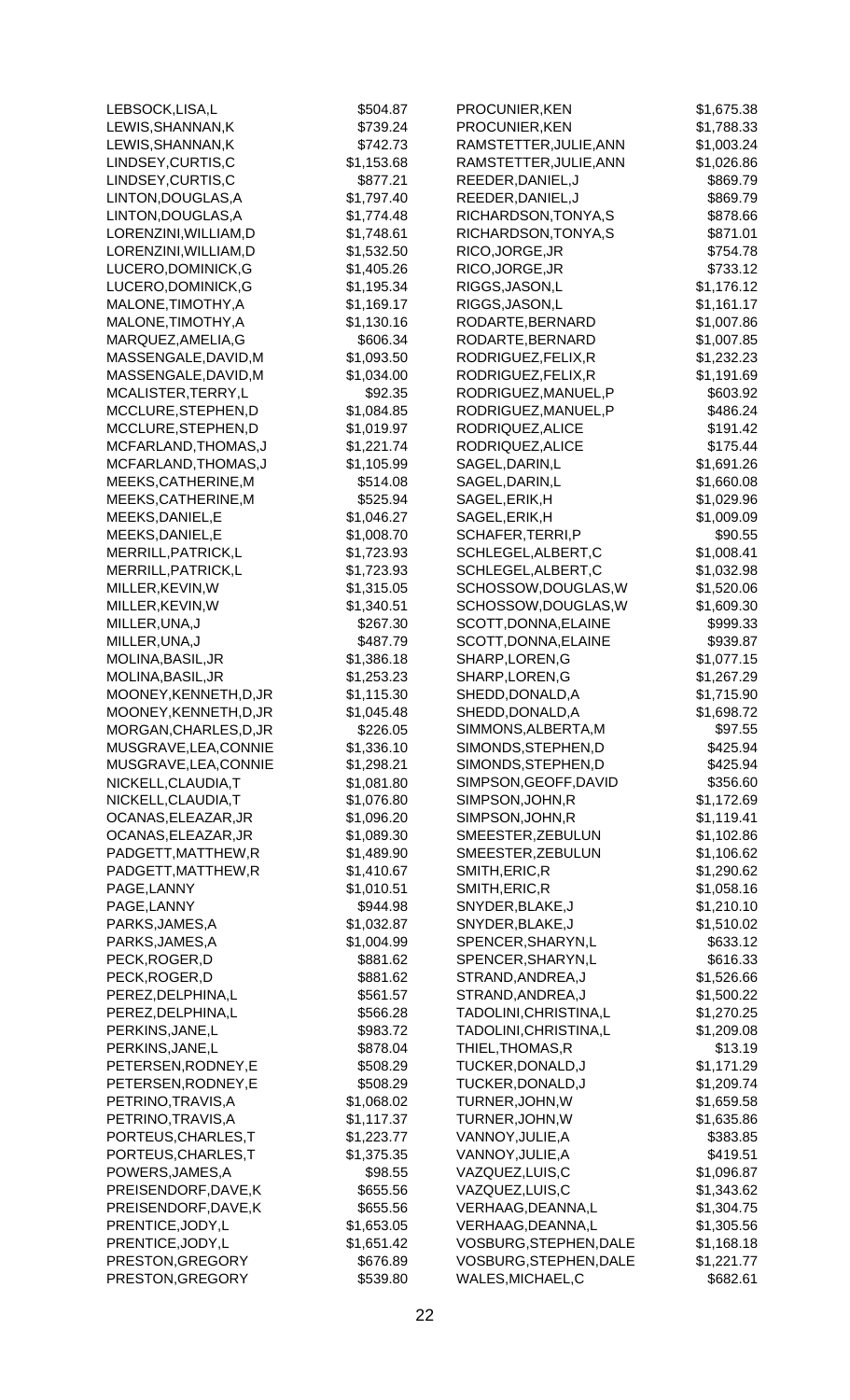| WALES, MICHAEL, C          | \$674.59     |
|----------------------------|--------------|
| WALKER, CHRISTOPHER, E     | \$784.90     |
| WALKER, CHRISTOPHER, E     | \$869.44     |
| WALKER.ELLA.MAE            | \$773.65     |
| WALKER, ELLA, MAE          | \$761.80     |
| WALKER, JOSHUA, J          | \$827.04     |
| WALKER, JOSHUA, J          | \$975.07     |
| <b>WALKER, TINA, LEE</b>   | \$873.38     |
| <b>WALKER, TINA, LEE</b>   | \$875.86     |
| WEESE, BRADLEY, L          | \$398.40     |
| WEESE, BRADLEY, L          | \$477.40     |
| WEIBERT, GARY, A           | \$195.13     |
| WEIMER, ROBERT, LEROY      | \$1,871.69   |
| WEIMER, ROBERT, LEROY      | \$1,831.87   |
| WELLS, JEFFREY, A          | \$3,085.18   |
| WELLS, JEFFREY, A          | \$3,088.46   |
| WILLIS, JAMES, L           | \$1,269.21   |
| WILLIS, JAMES, L           | \$1,382.61   |
| WINBERG, CHERYL, A         | \$983.77     |
| WINBERG, CHERYL, A         | \$969.35     |
| WRIGHT, KENNETH, L         | \$1,044.21   |
| WRIGHT, KENNETH, L         | \$1,072.08   |
| WUNSCH, TIMOTHY, A         | \$1,001.65   |
| WUNSCH, TIMOTHY, A         | \$987.78     |
| ZARBOCK, JIMMIE, L         | \$1,461.62   |
| ZARBOCK, JIMMIE, L         | \$1,435.61   |
| ZWETZIG, TODD, E           | \$1,111.39   |
| ZWETZIG, TODD, E           | \$1,330.63   |
| Total Payroll - April 2008 | \$382,696.19 |
|                            |              |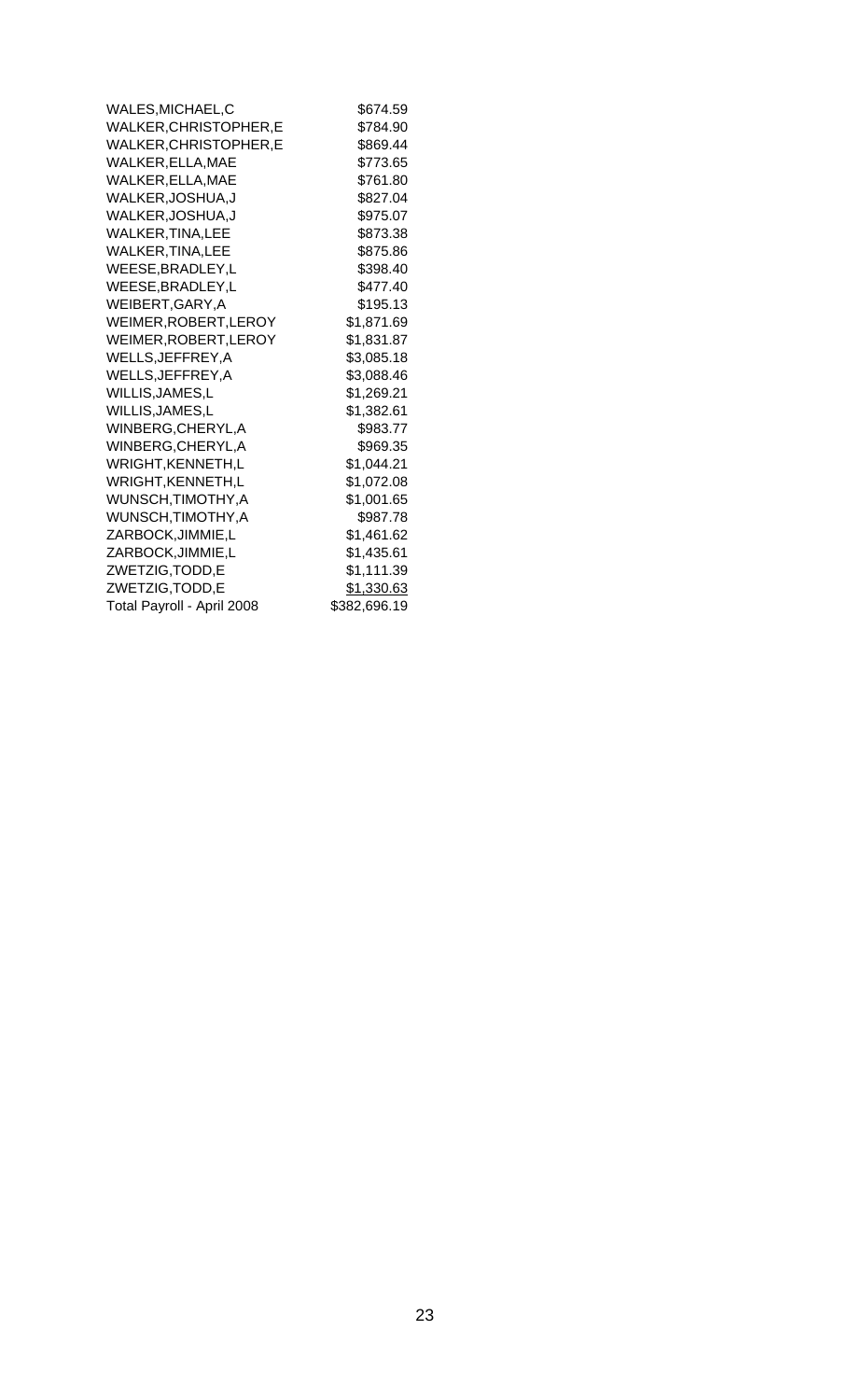- D. Approve the appointment of Anita Baltazar, 1305 E. Ninth Avenue, to the Tree, Parks & Recreation Advisory Board for an unexpired term expiring December 31, 2009.
- E. Resolution Authorizing the Mayor to Execute the Addendum A to the Intergovernmental Agreement for Joint Use of Facilities, Service and Equipment between the City of Fort Morgan and School District RE-3 / Baker Field.

## **RESOLUTION 08 05 04**

#### **AUTHORIZING THE MAYOR TO EXECUTE THE ADDENDUM A TO THE INTERGOVERNMENTAL AGREEMENT FOR JOINT USE OF FACILITIES, SERVICE AND EQUIPMENT BETWEEN THE CITY OF FORT MORGAN AND THE SCHOOL DISTRICT RE-3**

**WHEREAS**, the City and the District have an Intergovernmental Agreement for the Joint Use of Facilities, Services, and Equipment ("IGA") which was executed on August 7, 2001; and

**WHEREAS**, that joint use agreement provides in part IX that the parties will search for new areas of cooperation, and enter into joint utilization agreements for operation, maintenance, and or use of joint use facilities which shall be considered an addenda to the IGA; and

**WHEREAS**, the District has sought a grant from Great Outdoors Colorado that can only be accepted and administered through the City; and

**WHEREAS**, this grant, payments, and in kind services will be provided by the City to the district for the development for an artificial turf field at the Baker School;

**WHEREAS**, the City and the School District have agreed to the conditions and terms as set forth in **Addendum A to the Intergovernmental Agreement for Joint Use of Facilities, Service and Equipment** attached hereto and incorporated herein by this reference.

**NOW, THEREFORE, BE IT RESOLVED BY THE CITY COUNCIL OF THE CITY OF FORT MORGAN, COLORADO:** 

**Sec. 1:** The Mayor is hereby authorized to execute the **Addendum A to the Intergovernmental Agreement for Joint Use of Facilities, Service and Equipment**.

INTRODUCED, PASSED, APPROVED AND ADOPTED this 20<sup>th</sup> day of May, 2008, the vote upon roll call being as follows:

Ayes: Mayor Darnell; Councilmembers Deal, McAlister, Powers, Schafer, Shaver and Simmons

Nays: None.

Absent /Abstain: None.

THE CITY COUNCIL OF THE CITY OF FORT MORGAN, COLORADO

[ SEAL ]

BY: /s/ Jack Darnell, Mayor

# ATTEST:

/s/ Cheryl Winberg, Deputy City Clerk

F. Resolution Authorizing the Payment of Relocation Expenses and Associated Travel Expenses for Eligible Appointed Officials and Directors Employed by the City of Fort Morgan.

# **RESOLUTION NO. 08 05 05**

#### **AUTHORIZING THE PAYMENT OF RELOCATION EXPENSES AND ASSOCIATED TRAVEL EXPENSES FOR ELIGIBLE APPOINTED OFFICIALS AND DIRECTORS EMPLOYED BY THE CITY OF FORT MORGAN**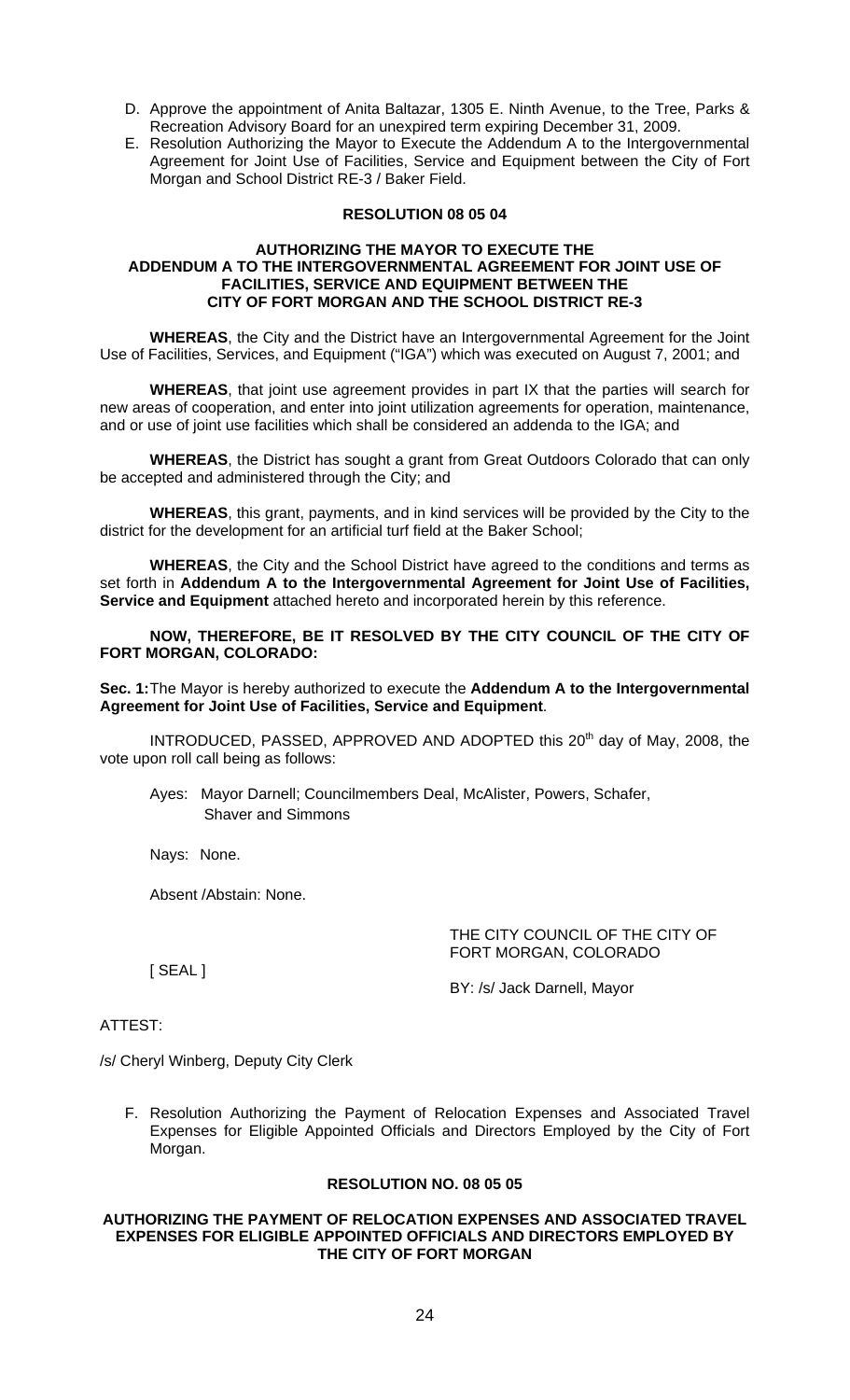**WHEREAS**, the City pays or reimburses the cost of certain expenses incurred by employees in the course of their employment; and,

**WHEREAS**, new employees occasionally incur relocation expenses and associated travel expenses when relocating to the City of Fort Morgan; and,

**WHEREAS**, City Council wishes to authorize the City Manager to provide for the payment of relocation expenses and associated travel expenses for newly hired City Directors; and,

**WHEREAS**, City Council authorizes the City Manager to reimburse employees at the director's level up to \$5,000.00; and,

**WHEREAS**, all expenses and reimbursements shall be authorized by the City Manager and approved by Council upon receipt of the proper documentation.

**NOW, THEREFORE, BE IT RESOLVED BY THE CITY COUNCIL OF THE CITY OF FORT MORGAN, COLORADO:** 

**Sec. 1:** The City Council shall be responsible for determining the reimbursement of relocation expenses and associated travel expenses for Appointed Officials including the City Manager and the City Attorney;

**Sec. 2:** The City Manager shall have the authority to authorize reimbursement of relocating expenses and associated travel expenses up to \$5,000.00 for employees at the Director's level;

**Sec. 3:** Relocation expenses and associated travel expenses shall only be provided to employees relocating to Morgan County, Colorado;

**Sec. 4:** Relocation expenses and associated travel expenses shall be subject to repayment to the City of Fort Morgan, in the instance that the Appointed Official/Director voluntarily resigns their employment with the City of Fort Morgan within two (2) years from the date of hire.

INTRODUCED, PASSED, APPROVED AND ADOPTED this 20<sup>th</sup> day of May, 2008, the vote upon roll call being as follows:

Ayes: Mayor Darnell; Councilmembers Deal, McAlister, Powers, Schafer, Shaver and Simmons

Nays: None.

Absent /Abstain: None.

THE CITY COUNCIL OF THE CITY OF FORT MORGAN, COLORADO

[ SEAL ]

BY: /s/ Jack Darnell, Mayor

# ATTEST:

/s/ Cheryl Winberg, Deputy City Clerk

G. Resolution Authorizing the Mayor to Execute the Contract between Viaero Wireless and the City of Fort Morgan for Cellular Telephones and Associated Services.

### **RESOLUTION NO. 08 05 06**

## **AUTHORIZING THE MAYOR TO EXECUTE THE CONTRACT BETWEEN VIAERO AND THE CITY OF FORT MORGAN FOR CELLULAR TELEPHONES AND ASSOCIATED SERVICES**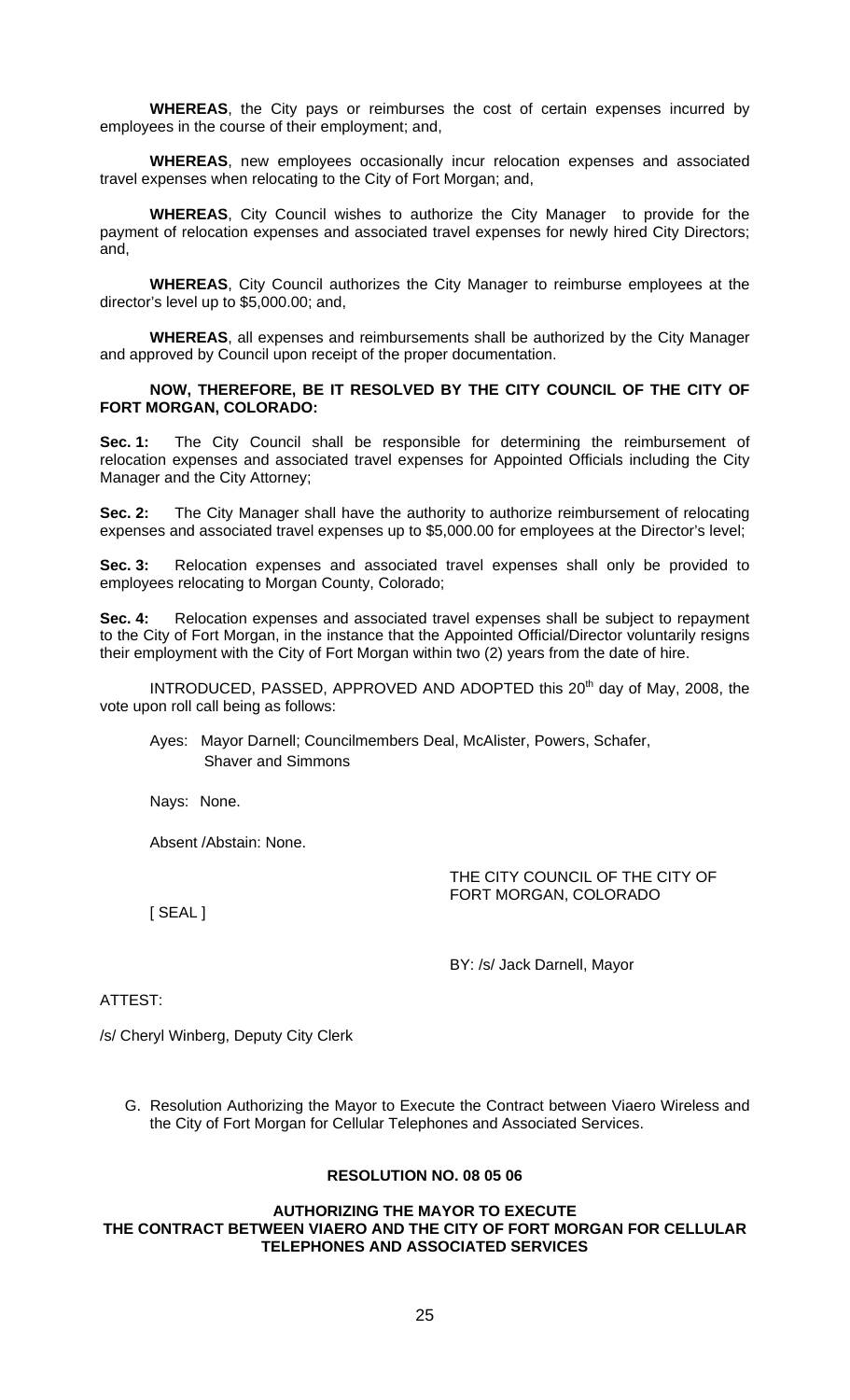**WHEREAS**, the City of Fort Morgan currently budgets cellular telephone services by individual departments; and,

**WHEREAS**, the costs associated with multiple department administration of cellular telephone contracts with various providers can be reduced; and,

**WHEREAS**, the central administration by the City's IT Department will reduce the administrative costs associated with cellular telephones; and,

**WHEREAS**, City Staff has gathered various proposals from cellular providers to obtain the most cost effective cellular telephone service; and,

**WHEREAS,** Staff has recommended the approval of the Viaero Local Business Plan to meet the City's needs.

**NOW, THEREFORE, BE IT RESOLVED BY THE CITY COUNCIL OF THE CITY OF FORT MORGAN, COLORADO:** 

**SEC. 1:** The Mayor is hereby authorized to execute the contract for the Viaero Local Business Plan.

**SEC. 2:** The City Manager shall cause a mid-term budget amendment to consolidate the remaining funds for cellular telephone services in the various departments to the IT Department.

INTRODUCED, PASSED, APPROVED AND ADOPTED this 20<sup>th</sup> day of May, 2008, the vote upon roll call being as follows:

Ayes: Mayor Darnell; Councilmembers Deal, McAlister, Powers, Schafer, Shaver and Simmons

Nays: None.

Absent /Abstain: None.

THE CITY COUNCIL OF THE CITY OF FORT MORGAN, COLORADO

[ SEAL ]

BY: /s/ Jack Darnell, Mayor

ATTEST:

/s/ Cheryl Winberg, Deputy City Clerk

- H. Adopt the Proclamation for Public Works Week.
- I. Adopt the Proclamation for The Greeley Independence Stampede.

All matters listed under Item 10, Consent Agenda, are considered routine business by the Council and will be enacted with a single motion and a single vote by roll call. There will be no separate discussion of these items. If discussion is deemed necessary, that item should be removed from the Consent Agenda and considered separately.

PASSED, APPROVED AND ADOPTED this  $20<sup>th</sup>$  day of May, 2008, the vote upon roll call being as follows: Ayes: Mayor Darnell; Councilmembers Deal, McAlister, Powers, Schafer, Shaver and Simmons. Nays: none.

#### **READING OF PROCLAMATIONS**

Mayor Darnell read two proclamations.

#### **PROCLAMATION**

## **PUBLIC WORKS WEEK**

 **WHEREAS,** public works services provided in our community are an integral part of our citizens' everyday lives; and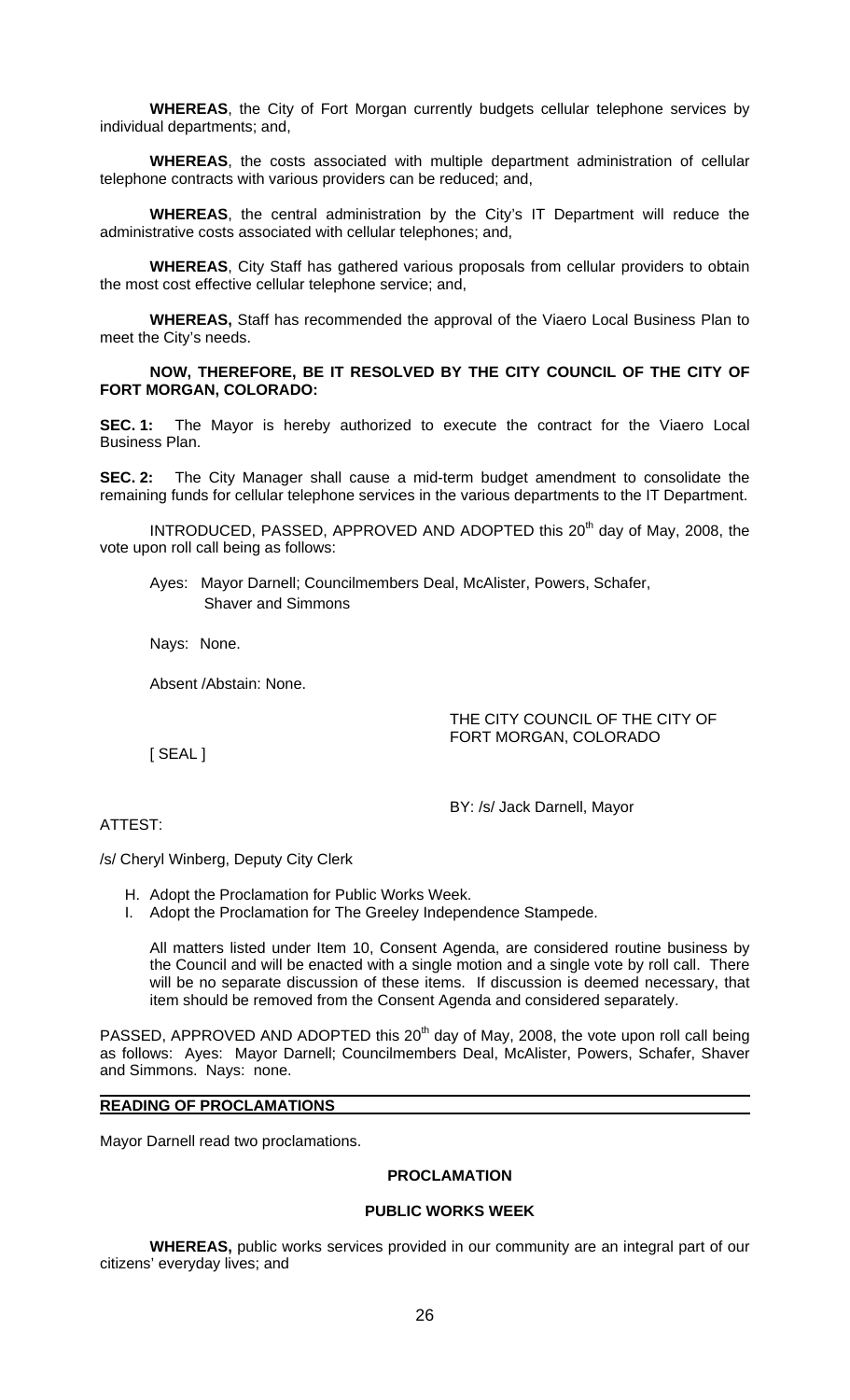**WHEREAS,** the support of an understanding and informed citizenry is vital to the efficient operation of public works systems and programs such as water, sewer, electricity, gas, streets, public buildings and solid waste collection; and

**WHEREAS,** the health, safety and comfort of this community greatly depends on these facilities and services; and

**WHEREAS,** the quality and effectiveness of these facilities, as well as their planning, design, and construction, is vitally dependent upon the efforts and skill of public works officials; and

**WHEREAS,** the efficiency of the qualified and dedicated personnel who staff public works departments is materially influenced by the people's attitude and understanding of the work they perform,

 Now, therefore, be it resolved: that by the virtue of the authority vested in me as Mayor of the City of Fort Morgan, Colorado, I do hereby proclaim May 18-24, 2008 as

## **PUBLIC WORKS WEEK**

 in the City of Fort Morgan, and I call upon all citizens and civic organizations to acquaint themselves with the issues involved in providing our public works and to recognize the contributions which public works officials make every day to our health, safety, comfort and quality of life.

**IN WITNESS WHEREOF,** I have hereunto set my hand and caused the official seal of the City of Fort Morgan, Colorado, to be affixed this  $20<sup>th</sup>$  day of May, 2008.

/s/ Jack L. Darnell, Mayor

(SEAL)

ATTEST:

/s/ Cheryl Winberg, Deputy City Clerk

# **PROCLAMATION**

# **THE GREELEY INDEPENDENCE STAMPEDE Recognizes the City of Fort Morgan, Colorado**

**WHEREAS,** the 2008 Greeley Independence Stampede is the World's Largest 4<sup>th</sup> of July Rodeo & Western Celebration from June 25 through July 6; and

**WHEREAS,** the City of Fort Morgan, Colorado has been a good neighbor to Greeley and a strong supporter of the Stampede in the past; and

WHEREAS, the 2008 Greeley Independence Stampede is celebrating it's 86<sup>th</sup> Anniversary year; and

**WHEREAS,** this year's concert lineup includes such great talent as Tim McGraw, Josh Turner, Diamond Rio, Kenny Rogers & Poison; and

**WHEREAS,** the Stampede Committee would like to invite the Fort Morgan City Council and Citizens to collect the Stampede experience and attend this year's celebration which features eight Pro Rodeos, five concerts, demolition derby, carnival, parades, fireworks and other exciting events.

**NOW, THEREFORE,** the 2008 Greeley Independence Stampede Committee proclaims Sunday, July 6 Fort Morgan Day at the Greeley Independence Stampede.